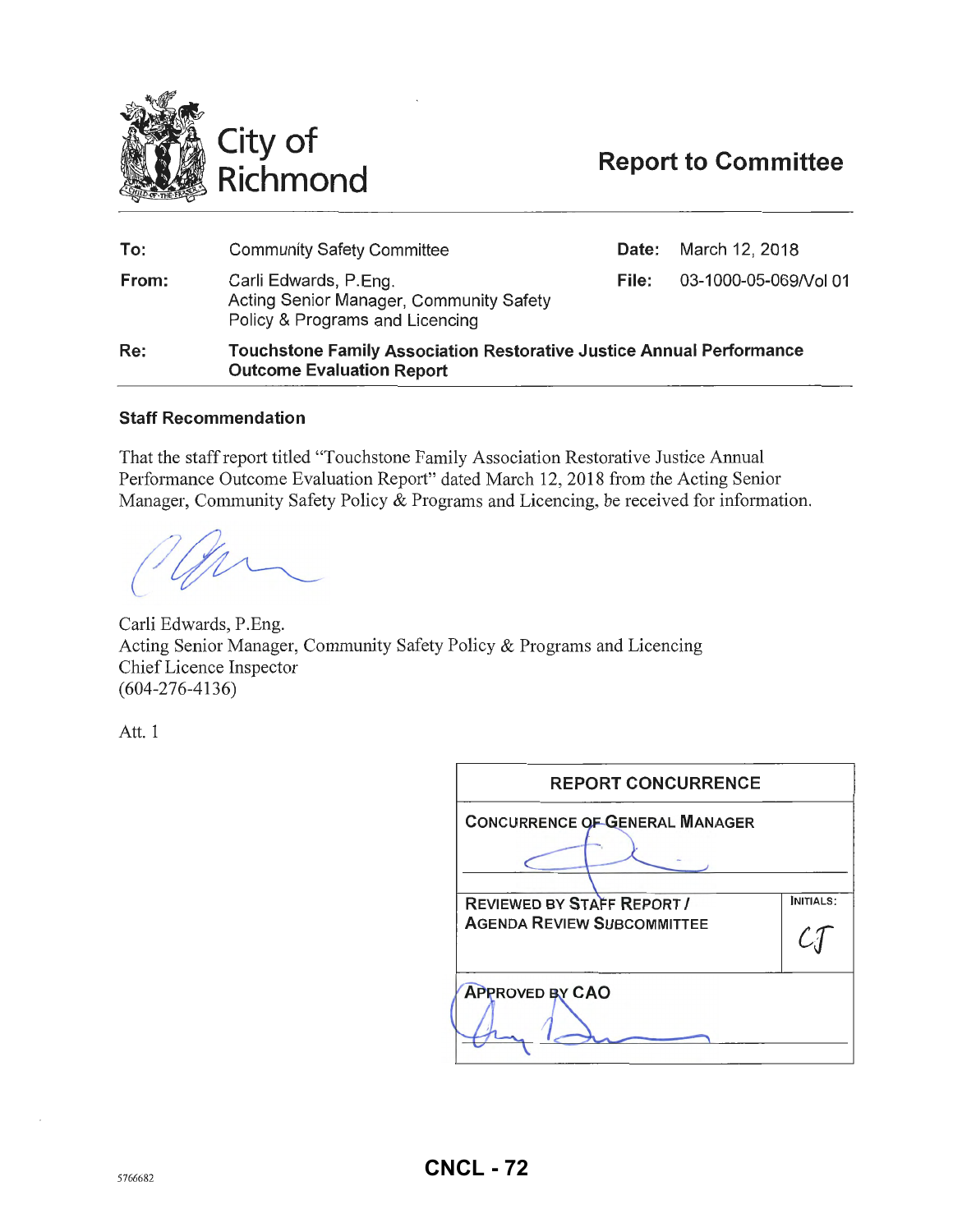#### **Staff Report**

#### **Origin**

On January 1, 2014 the City of Richmond renewed its contract with the Touchstone Family Association (Touchstone) to provide Restorative Justice Services. This contract expired December 2016 and was renewed for an additional three year term ending in December 2019. As part of this contract, Touchstone is responsible for reporting to Council on an annual basis. This report provides Council with Touchstone's Restorative Justice Performance Outcome and Evaluation Report for the 2017 year.

This report supports Council's 2014-2018 Term Goal #1 A Safe Community:

*Maintain emphasis on community safety to ensure Richmond continues to be a safe community.* 

*1.1. Policy and service models that reflect Richmond-specific needs.* 

*1. 2. Program and service enhancements that improve community safety services in the City.* 

*1. 4. Effective interagency relationships and partnerships.* 

#### **Analysis**

While there is no single definition of restorative justice, the Province defined it in its White Paper on Justice Reform as:

> *"an option for addressing criminal prosecutions by repairing the harm caused to victims of crime. It is typically achieved through a process that addresses victims' needs and holds offenders accountable for their actions. Restorative Justice can provide opportunities for victim participation, community involvement and can hold offenders accountable in a meaning/it! way.* "

According to the same White Paper, restorative justice primarily focuses on "low-risk cases which have been referred by local police departments, schools and Crown counsel."

Although the Province has endorsed restorative justice, it was acknowledged in an independent review of BC's justice system that community based restorative justice programs are dependent on other program grants, volunteers, municipal funding and donations. Despite a lack of a consistent funding source, the White Paper found that restorative justice was more effective in reducing recidivism and in lowering cost to the justice system. A similar conclusion can be found in the Province's recent Blue Ribbon Panel Report on Crime Reduction which again recommended that the "government develop, in collaboration with the UBCM, province-wide standards to govern the implementation and management of diversion and restorative justice programs."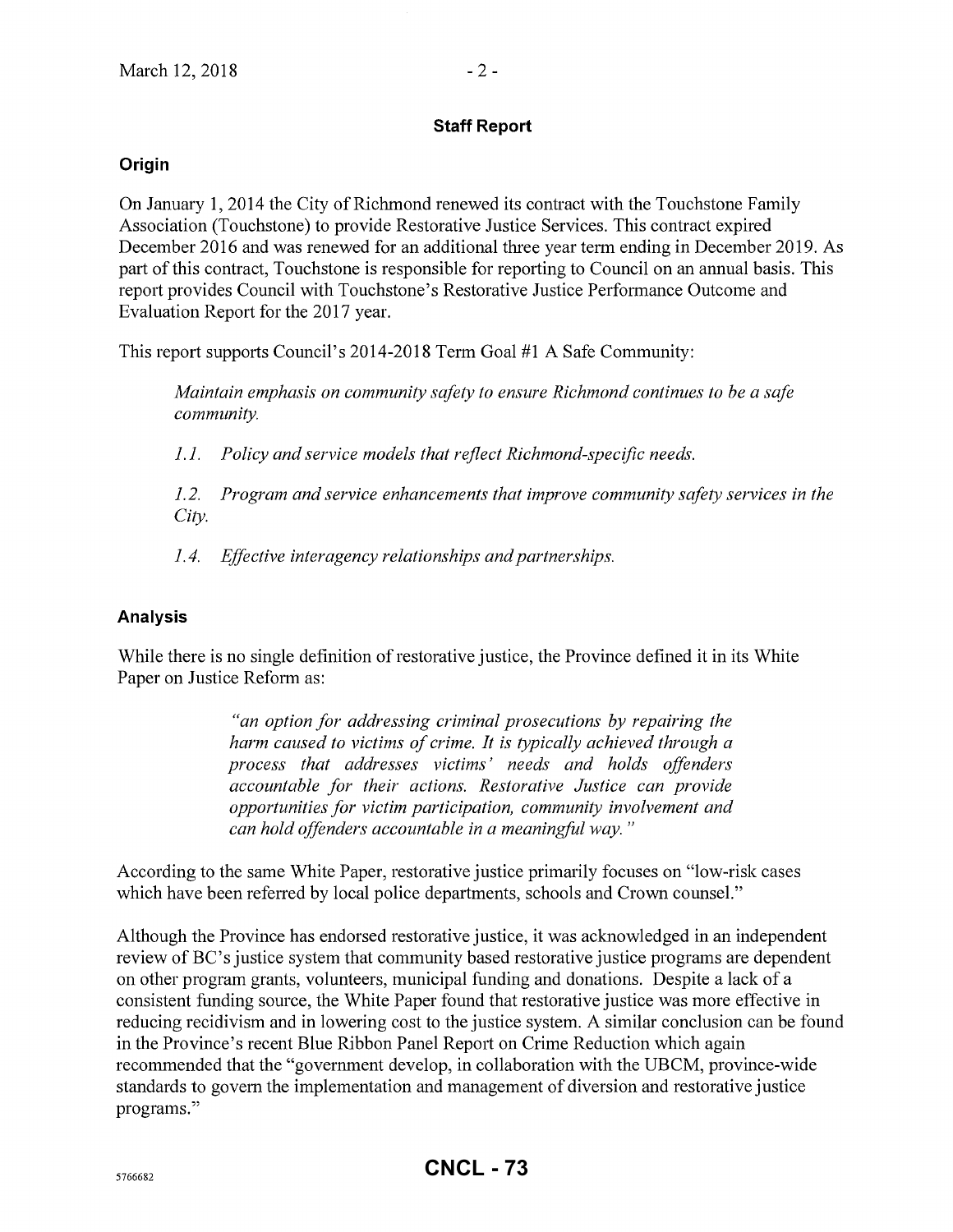Within Richmond, there are two restorative justice programs:

- 1. The Youth Intervention Program, which is a counselling program offered by City Staff at the City Centre Community Police Office under the direction of the RCMP Detachment; and
- 2. The Touchstone Restorative Justice Program, which places an emphasis on accountability and problem solving as a way of addressing harm that takes place when a crime or incident occurs.

Touchstone is required to report to Council annually on the:

- Restorative justice annual budget for the upcoming year;
- Restorative justice revenues and expenditure from the previous year;
- Performance indicators including the number of referrals, forums and completed resolution agreements;
- Milestones and achievements; and
- Participants' satisfaction survey.

As noted in the attached report by Touchstone, funding continues to be a challenge as the Provincial Government provides only a small amount of funding to restorative justice. The City has long advocated for increased funding for restorative justice services, but the Province maintains it will not advance additional funding. The Province's position has resulted in the City funding the Restorative Justice Program.

The City first entered into a three-year agreement with Touchstone Family Association in 2008, and has renewed the contract in 2011, 2014 and again in 2017. The current three-year contract will expire on December 31, 2019.

#### Restorative Justice Performance Outcome Evaluation Report

The Richmond Restorative Justice Program is a volunteer driven program staffed by Touchstone with a permanent full time coordinator. There are many highlights of this program which are expressed in the Performance Outcome Evaluation Report, January 1, 2017 – December 31, 2017, from Touchstone Family Services (Attachment 1).

Over the past seven years there were a total of 392 offenders that entered the program. In 2017, there were a total of 44 offenders and 36 refenals that went through the program. According to Touchstone staff, the program has the capacity to double the current number of annual referrals/offenders and has outlined raising community awareness of the program as a strategic priority. The decrease in refenals from previous years is due to a new policy issued by "E" Division of the RCMP. Touchstone and the RCMP will continue to examine the privacy and efficiency of the refenal process.

According to RCMP Detachment statistics, 14 percent of youth who went through the process reoffended within a three year period after completing the Restorative Justice Program. RCMP data further showed that 10 percent of adults who completed the same program re-offended.

### **CNCL - 74**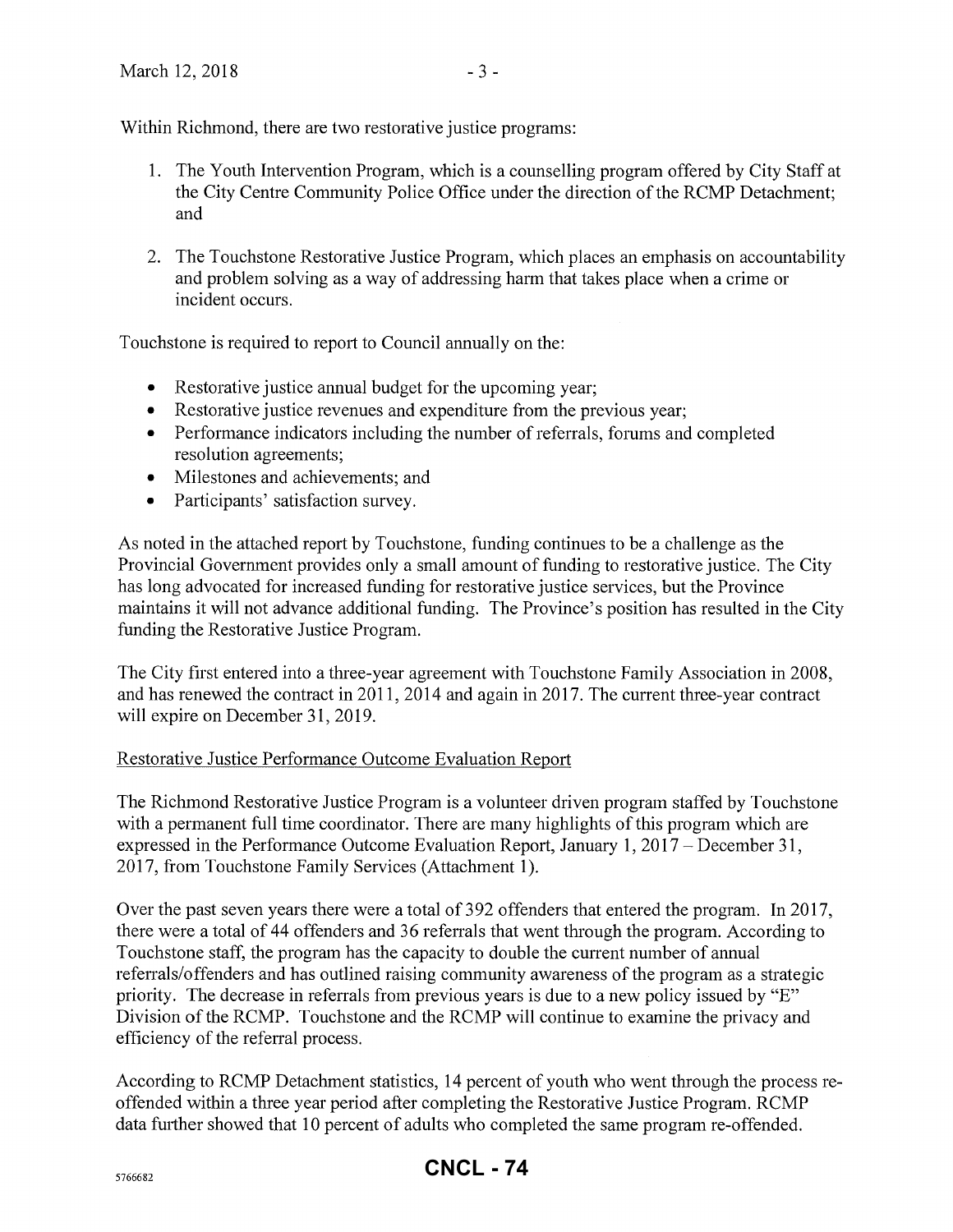|                                                      | 2013 | 2014 | 2015 | 2016 | 2017 |
|------------------------------------------------------|------|------|------|------|------|
| Total # of Offenders                                 | 46   | 56   | 57   | 74   | 44   |
| Total # of Referrals                                 | 35   | 41   | 49   | 49   | 36   |
| Total # of RJ Process                                | 35   | 43   | 47   | 52   | 34   |
| Total # of Resolution<br>Agreements                  | 42   | 47   | 50   | 67   | 41   |
| Total # of Completed<br><b>Resolution Agreements</b> | 45   | 46   | 45   | 67   | 37   |

Summary Statistics

\* A referral can have more than one offender

\*\* Restorative Justice Processes can include conferencing between victims and offenders, community justice forums (less serious cases), and healing circles (often used in schools).

#### **Financial Impact**

None.

### **Conclusion**

The City's Restorative Justice Program is a cost effective way of providing a much needed service to address some social issues within the community. The contract with Touchstone Family Association to administer Richmond's Restorative Justice Program is a service delivery model that strengthens the social health and independence of families and children in our community through effective intervention and support services. This altemative service delivery model to the court system addresses the harm that takes place when a crime or incident occurs, and ensures accountability.

Acting Senior Manager, Community Safety Policy & Programs and Licencing<br>Acting Senior Manager, Community Safety Policy & Programs and Licencing Chief Licence Inspector (604-276-4136)

CE:dl

Att. 1: Restorative Justice: Performance Evaluation Report January 1, 2017- December 31, 2017 by Touchstone Family Association.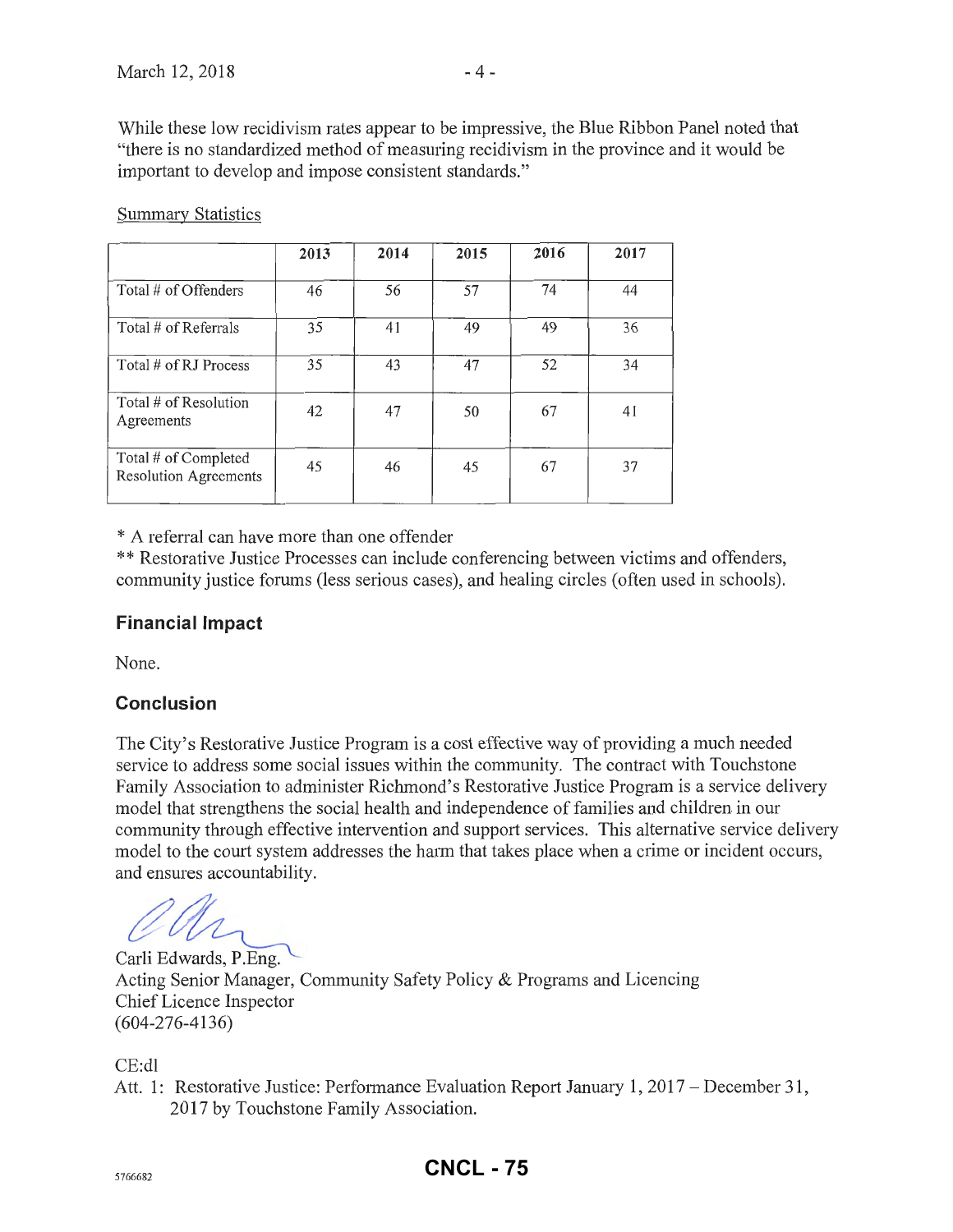

# RESTORATIVE JUSTICE

# *PERFORMANCE OUTCOME EVALUATION REPORT*

*January 1, 2017- December 31, 20)7* 

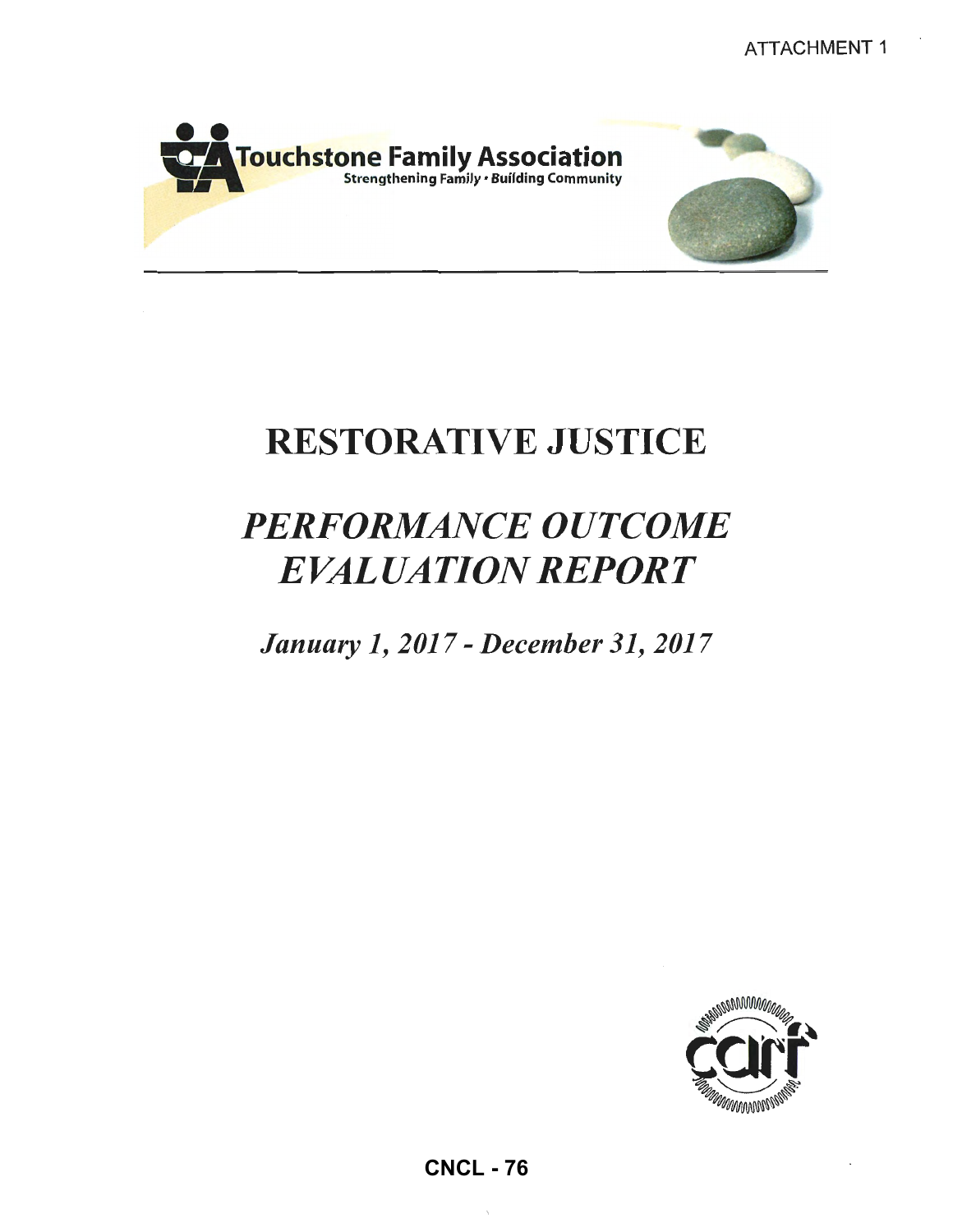#### **EXECUTIVE SUMMARY**

Touchstone Family Association is a non-profit society that has been providing services to children and their families in Richmond since 1983. Our services have primarily focused on preserving and enhancing family relationships and we offer a variety of services designed to meet the needs of children, youth and families to ensure their optimum development. Over 1900 children, youth and families benefit from our services on an annual basis.

In 2004 the Restorative Justice Program was launched in partnership with the Richmond RCMP. In 2008 the City of Richmond provided funding for a full time Restorative Justice Coordinator. This annual report will focus on the successes and challenges of the past year.

It is important to note that the core funding for Restorative Justice comes from the City ofRichmond through the Law and Community operating budget. Touchstone Family Association continues to engage other levels of government regarding not only the need but the responsibility in cost sharing this program across the three levels of government. Restorative Justice receives \$2500.00 from the Community Actualization Program funded by the province which provides some funds for volunteer training and recruitment. Touchstone continues to raise the profile of this extremely cost effective alternative to court and is continuously seeking out funding partners and grant opportunities. Funding continues to be an ongoing challenge, however we are very appreciative to the City of Richmond for not only its financial support but for believing in the Restorative Philosophy of understanding how it creates a safer and healthier community for everyone.

#### **Restoratiye Justice**

What is restorative justice? Restorative justice is an alternative approach to our court system. Restorative Justice is a philosophy built on the cornerstone of community healing. Like community policing, it's a way of doing business differently. While our court system is adversarial and focused on punishment restorative justice encourages dialogue and responsibility for past behaviour, while focusing on problem-solving and offender accountability. Through this approach, victims and offenders are not marginalized as they are in the court system. Rather, both are invited to come together, so that the offender can be held accountable and the victim can receive reparation.

Through restorative justice, volunteer facilitators help offenders take responsibility for their crimes. Offenders are given the opportunity to recognize the people that they harmed and are able to learn how others have been affected by their behaviour. Furthermore, the offender can work with the victim to find ways to repair the damage that has been done.

Victims benefit greatly from a process, unlike court, where they can sit together with the offender and speak directly to him/her about the pain that they have endured. Through restorative justice, victims can get answers to their questions about the incident, and they can learn why it happened. Furthermore, they can share with the offender what needs to be addressed for healing to begin to take place.

While restorative justice affords everyone affected by crime the opportunity to gain closure from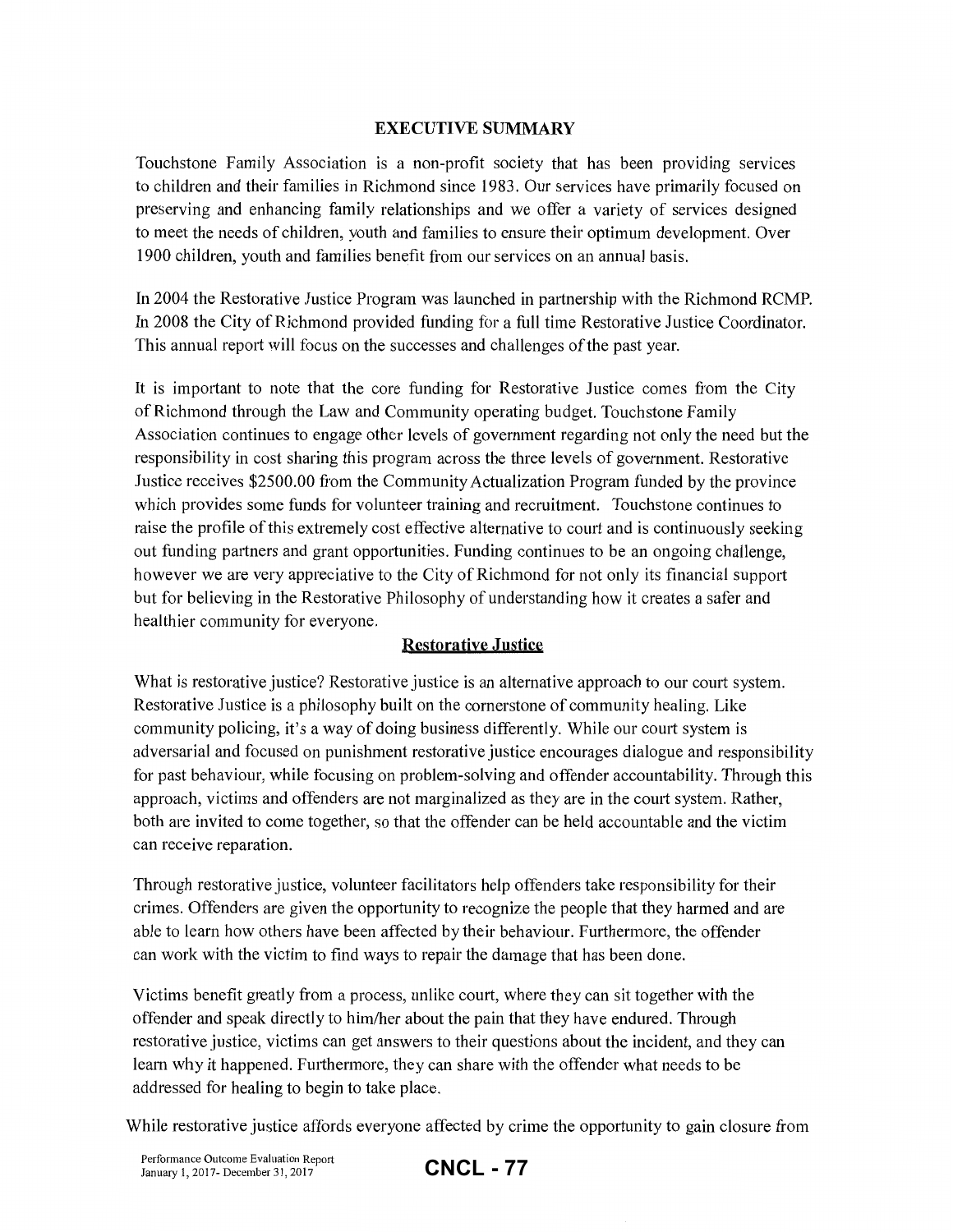the incident, it also gives the community the chance to become closer and grow together through understanding, compassion and healing. Communities become healthier and safer as a result.

#### **Resolution Agreements can include:**

- Financial Restitution
- Apology to Victim(s)
- Community Service Work
- Essay
- Counselling
- Donation
- Resume Preparation
- Job Search



Restorative Justice is a volunteer driven program that has a permanent full time coordinator. Recruitment, retention and training of volunteers are crucial to the success of the Restorative Justice Program. The RJ coordinator engages all volunteer applicants in a formal interview process which includes a criminal record check and two reference checks and also takes into account several key criteria that may include but is not limited to:

- Life experience
- Professional employment history
- Education
- Commitment to the program
- Amount of time available
- Experience/Confidence in leading a group discussion
- Flexibility
- Knowledge of Restorative Justice
- Reasons behind wanting to become involved
- Experience/comfort level with conflict
- Oral and written skills

### **Restorative Justice Embodies Different Processes**

Given the intensity of the training and the role of the facilitator it is important to recruit solid, committed individuals. Once the intensive interview process and reference check are complete, volunteer applicants are eligible for, and must successfully complete over time, training in various restorative justice processes or applications, including community justice forums, where the volunteer applicants attend an intense 3 day training program. Once the volunteer applicant has achieved a certificate of training, he or she must earn accreditation by co-facilitating a minimum of five forums alongside and under the supervision of a certified mentor/facilitator; this is an approach that increases the volunteer's level of confidence and competency, and enhances quality assurance. Of course, community justice forums are only one example of the kind of processes inspired by a restorative justice philosophy. There are other processes that are also utilized by the Restorative Justice Program.

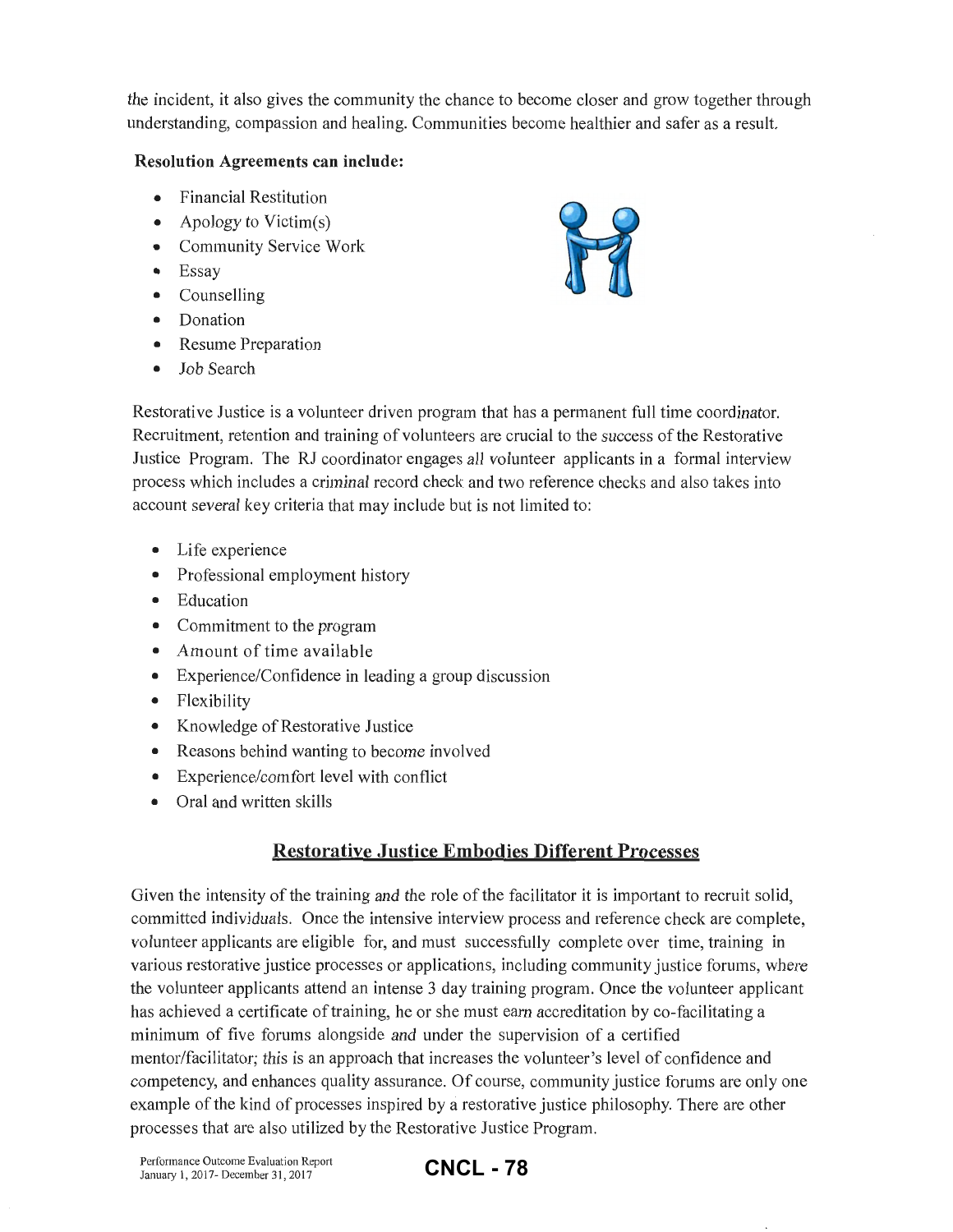At the heart of restorative justice are its underlying values and principles, which give birth to a variety of processes designed to meet the unique needs and circumstances of victims, first and foremost, followed by the rest of the community and, of course, the offender. This recognition requires that we carefully consider the process that will have the most benefit and greatest chance of success. Volunteers will continue to expand their knowledge and skills by applying different applications of restorative justice dictated by the specified needs of the affected parties and/or community. A few examples include a non-scripted, comprehensive victim-offender conferencing (VOC) process in complicated cases; a scripted community justice forum (CJF) process in less serious cases; a separate conference (Conference) process in cases where a direct victim and offender encounter proves less beneficial; as well as numerous types of Circles in community and school settings.

In each case assigned to restorative justice facilitators, the most suitable type of process can only be determined after exploring the needs of the participants and investigating the circumstances surrounding each case. It is important to understand that restorative justice *is a process,* where each case evolves from the first point of examination, takes shape through exploratory discussions with the affected parties, and involves everyone's consideration of an appropriate process to address what happened.

The Richmond Restorative Justice Program dealt with a variety of types of offences in 2017: Assault, Break and Enter, Fraud, Mischief, Robbery and Theft Under \$5000

Two stories involving cases from the Richmond Restorative Justice Program are highlighted in this year's report to illustrate the benefits of a restorative approach. These stories illuminate the power of dialogue when facilitated with care inside a safe and respectful process suited to the participants.

#### **Looking for Trouble**

Two sixteen year olds were arrested for breaking and entering into people's garages in the summer of 2017. They were accused of stealing a bicycle from one home and hammers from another. They were eventually identified and consequently admitted to their crimes upon investigation by the police. Both of the boys and their families, along with their respective victims agreed to resolve the matter inside the community through their participation in restorative justice. Some of the victims initially expressed their trepidation at meeting with the youth; they wondered whether any good could come from a face-to-face dialogue, since the youth had been brazen enough to enter their private property. The preliminary meetings leading up to the community dialogue helped alleviate their concerns and identified the issues they needed to see addressed to help meet their needs and hold the kids accountable for their actions.

Inside the community justice forum, a visibly nervous teenager  $-$  let's name him "Tom" $$ described how he had made a deliberate decision to find trouble that day. He explained that he was hanging out at the co-accused's home – let's name him "Jerry" - when, after a while, they left in search of a neighborhood nearby. For Tom, the idea was to do mischief for mischief's sake. On the way, they stopped at a park, where they smoked marijuana and Tom stole a bicycle lying in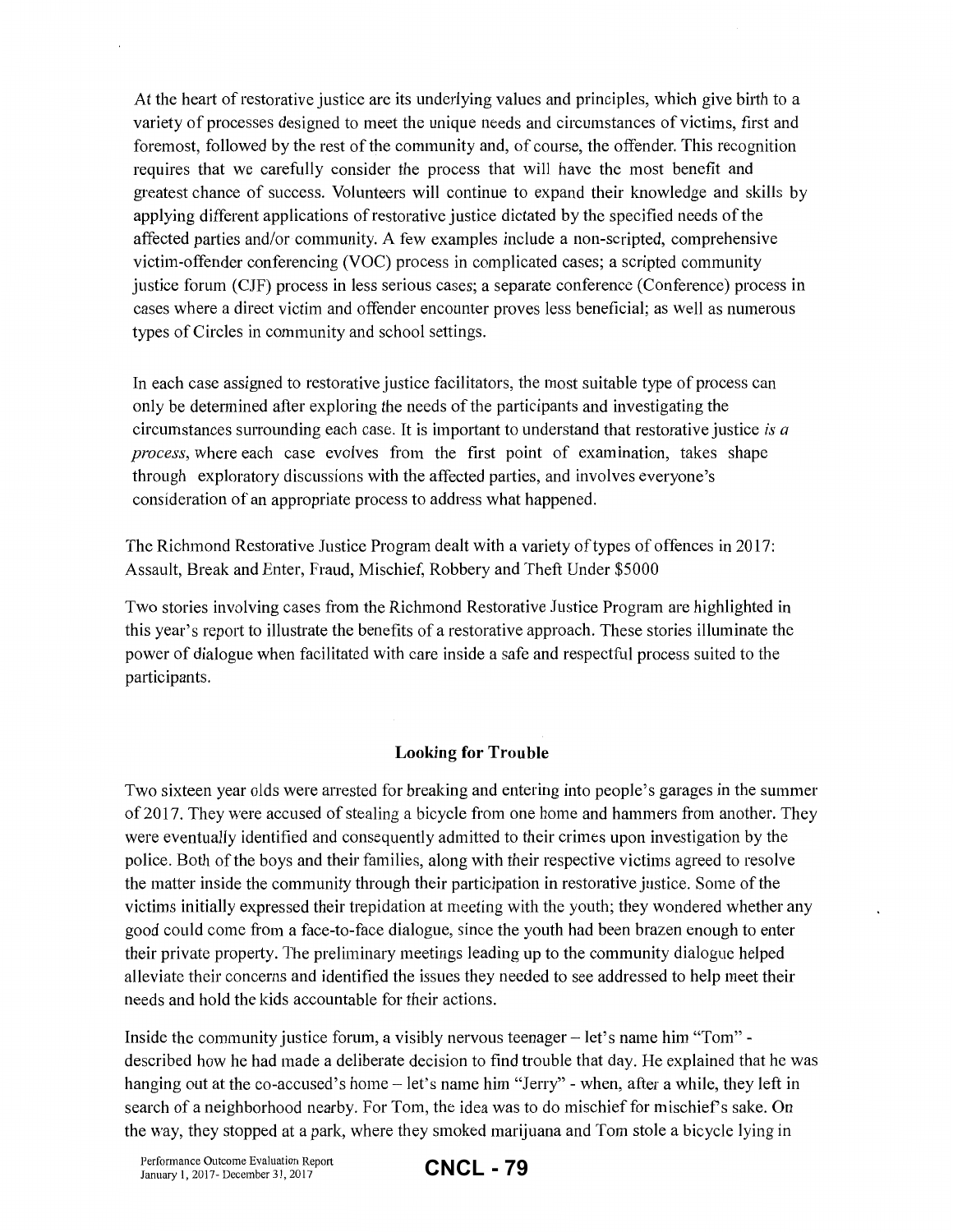the park with no owner in sight.

Soon after, they continued towards the neighborhood they had in mind because of its seeming affluence. Jerry described how they came upon a property with numerous bicycles inside an open garage. He waited outside, while Tom, the physically larger and stronger teen, went in and stole one of the bicycles. They then biked around the neighborhood and spotted another open garage. Once again, Jerry waited outside the garage while Tom went inside. The teen grabbed two hammers. Perplexed by the items stolen, Jerry, nevertheless, accepted one of the hammers his friend handed over to him and placed it in his backpack. Suddenly, the homeowner came out and began yelling at them; both boys sped off on the bicycles. The couple from the home chased them in their car, but they eventually managed to evade them by splitting up. After a while, Tom and Jerry met up at the house of a mutual friend and then departed for their own respective homes. Jerry rode the bike Tom had stolen to his own place and threw the hammer into some bushes on the way there.

The husband and wife belonging to the home from which the bicycle was stolen described the emotional impact, as well as the terrible stress and inconvenience the teens had caused their family. They were having a social gathering with a group of friends when the crime took place. The group was preparing to ride on bicycle to a concert later that day. Thus, the bikes were stored inside the garage. The homeowners explained how they had always felt safe leaving the garage door open. Even their house door was often left unlocked while they were home. They simply didn't expect something like this to happen in their neighborhood. When the husband discovered his new and very expensive bicycle had been stolen, he was in disbelief; he initially thought perhaps he was the victim of a friendly prank. The theft meant that he could not accompany everyone to the concert, which had been planned for a long time. Instead, he would end up spending his time speaking with the police and filing a police report. The bicycle was later found in Jerry's possession.

He and his wife then described how the theft led them to re-examine their own safety, something they had always taken for granted. What troubled them most was the fact that their daughter and her young babysitter were vulnerable as they were in a room that could be accessed from the garage. The thought that someone made the decision to enter the garage while there were people in the home was disturbing enough. But, what scared them the most was what could have happened if the perpetrator had decided to access the room with their daughter. It was too terrifying for them to contemplate. They were forced to make changes with security in mind, knowing they and their neighbors were never going to be able to go back to the kind of openness and trust they once enjoyed as a community.

The second couple belonging to the home where the hammers were stolen concurred with the first couple on the lost feeling of community, noting how neighbours no longer feel as secure as they once did. After the incident, they reviewed video from the camera they had installed inside the garage. It was shown to Police and both Tom and Jerry were subsequently identified. The homeowners were angry with the teens for not stopping when being chased. Only after the chase did they discover the hammers were missing. One of the hammers had sentimental value as it belonged to the wife's grandfather-this was the hammer Jerry threw away. It was never found. The other hammer was turned in by Tom. (He had only stolen the hammers because he didn't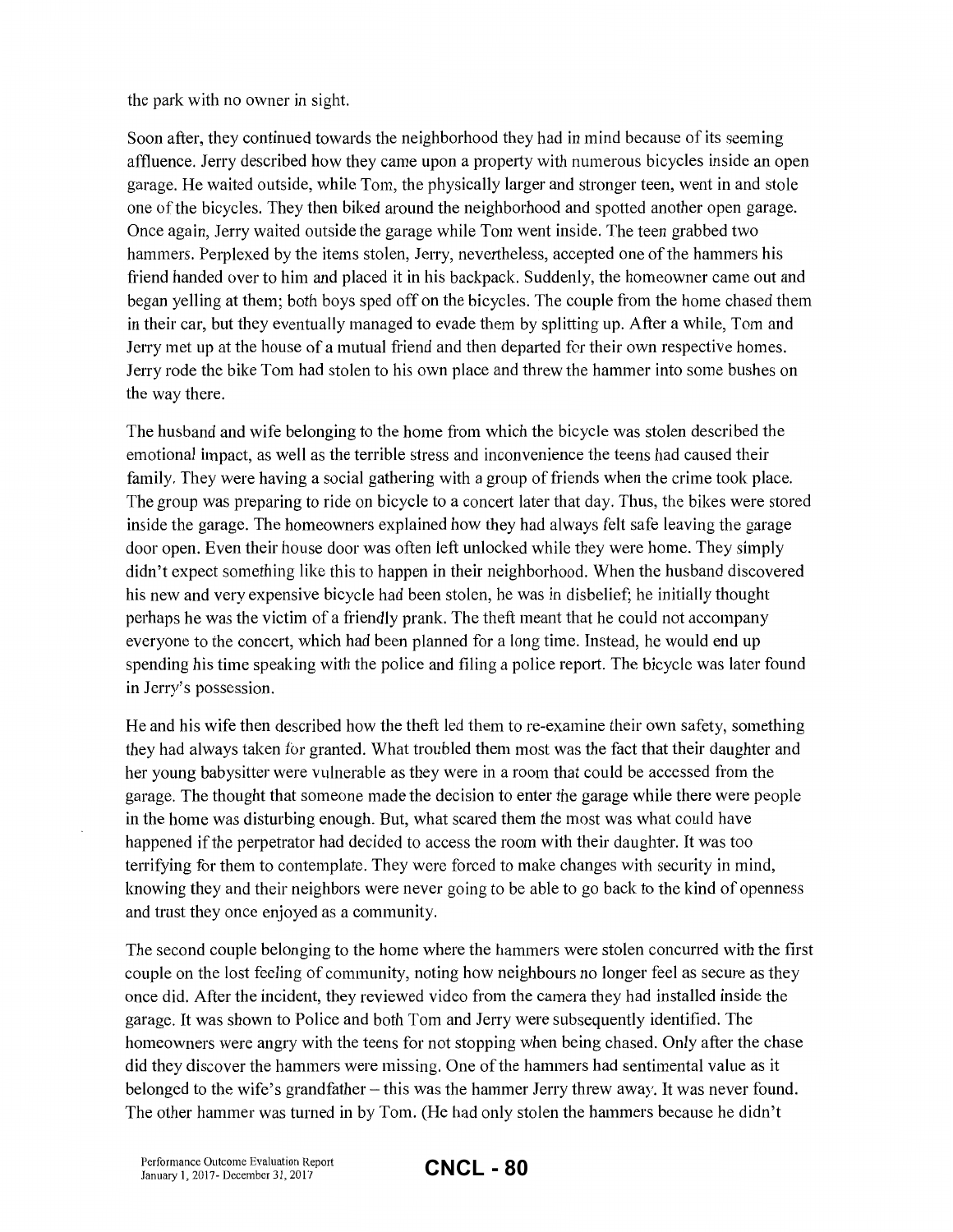want to leave the garage empty-handed.)

Tom apologized. He was deeply remorseful for what he had done and described how the entire experience was a wake-up call for him to change his habits and his behavior. Tom was ashamed of his actions. He explained how he was in a different state of mind during that time, mostly angry, possibly depressed. He had been having troubles according to his parents, who tried to steer him away from the negative influences in his life. They remarked on his potential if he could focus. Tom acknowledged the pain and anger he had caused the homeowners, knowing he had changed them and their neighborhood. He was ashamed for causing his own parents embarrassment and anguish. He pledged to do better.

Jerry also apologized to the victims for his actions. He understood that he would have to prove his sincerity if he wanted to make things right with everyone who was affected by what he had done. He vowed to everyone that he was prepared to improve himself.

As their resolution, both Tom and Jerry agreed to write a report asking them to reflect on what they heard from their victims; what lessons they drew from the entire experience; and what changes they will make to prevent a similar incident from happening again in the future. They also agreed to write a progress letter before the Christmas Break, describing the improvements and changes they had made in their own lives.

Both Tom and Jerry fulfilled their obligations. Tom completely transformed his life. Jerry made improvement in his.

#### **What's a Jacket Worth?**

A fifteen year old youth was arrested after a major police response to a reported robbery on one summer day in 2017. "Jonah" (Not his real name) had orchestrated a scheme to steal a jacket from another teen. He was caught after a lengthy chase through Richmond. Jonah, his family and the victims all agreed to resolve the criminal matter through restorative justice.

Separate preliminary meetings were held with the offender and victims, accompanied by their respective family members. These meetings were critical in helping everyone prepare for the community justice forum, a face-to-face dialogue between all of the affected participants seated in a circle format facing one another, coordinated by a restorative justice facilitator.

Inside the Circle, Jonah appeared very much like a young man who was relieved to finally be able to release the burden he had been carrying since the incident. Seated between his parents, and across from "Ivan" and his father "Carl" (Not their real names), he began by apologizing for the harm that he had caused to them. He then told his story.

Jonah had been fixated on name brand clothing, like those worn by the athletes he admired on television and social media. Being an athlete himself he wished to emulate these sports stars. When he came upon a rare and expensive jacket being advertised in a private sale by Ivan on a particular website he became excited and set a plan in motion to gain possession of the jacket that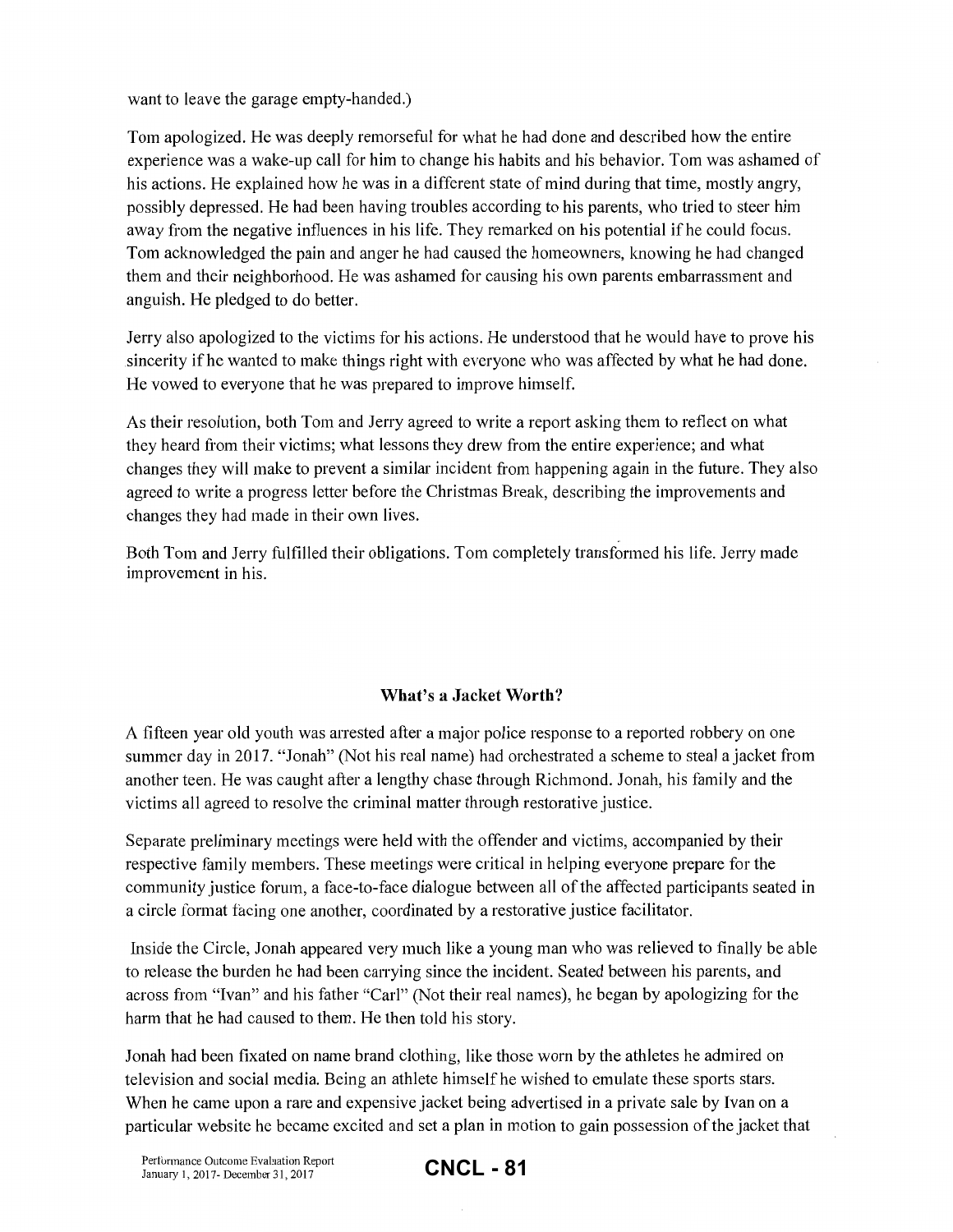he could not afford. He convinced his own sister and a friend to help in a plot to steal the jacket from Ivan. Jonah had his friend make contact with Ivan online and express interest in buying the jacket at a specified location, date and time.

On the day of the robbery, Jonah, his sister and the friend put the plan into motion. Jonah's sister and friend would await Ivan at the agreed upon location, while Jonah waited around the corner of the building. Jonah's sister and friend would act as bait, luring Ivan through the beliefthat a legitimate transaction was about to take place. Once Jonah's friend had requested a closer examination of the jacket by taking it into his possession, it would be easier for Jonah to take the jacket without it being in Ivan's hands, removing the potential for his resistance. The plan was to make it appear that Jonah's sister and friend were also unaware of what was happening and disassociating them from their role in the robbery.

Jonah carried out his plan as intended, but he did not anticipate Ivan bringing his father along for the transaction and was caught by surprise. He ran, but Carl caught up to him at one point. In an effort to escape, Jonah assaulted Carl with bear mace. He then fled on foot, while Carl struggled to keep up with him. Eventually, Jonah was able to lose Carl and made it to a park bench with the jacket. He was scared, exhausted and regretting what he had done. Jonah sat down and contemplated what to do when he was approached by a stranger on a bicycle, who explained to him that a man was trying to locate someone who had stolen his son's jacket. Jonah admitted to . having the jacket and asked the bicyclist to return the jacket to the owner as he no longer wanted it. Jonah then made his way to a sky train station, where he was taken down by an overwhelming number of police. At some point, he recalls being kicked in the head by the victim, who was also on the scene during the arrest and was quickly removed and spoken to by Police.

Ivan expressed his gratitude to Jonah for being completely forthcoming and demonstrating remorse for his actions, which he judged to be sincere and genuine. He saw, first-hand, Jonah's tearful and heartfelt account of the harm that he caused. He shared with Jonah, how he became "frozen" when Jonah appeared from out of nowhere in a hoodie, wearing a mask and holding a stick-like weapon in his hand. He informed Jonah that his father had come along because he was concerned about him being safe when making a private transaction with strangers. Ivan was expecting a straight forward sale of his jacket. His hope was to give the proceeds to his parents, who had generously bought him an expensive electronic item that he had on his wish list. He wanted to reimburse them for some of the cost as a way of expressing his gratitude. Thus, he was willing to sacrifice the jacket.

Ivan shared how deeply the incident impacted him: he had nightmares, sleepless nights and lost focus at school. He felt unsafe. His family, especially his grandmother, was fearful for him whenever he left the house. His father felt horrible burning from the bear spray that was used on him. He was concerned for what might happen to his father, who lost control of himself and kicked Jonah.

Carl, when given the chance to speak, took the first opportunity to apologize to Jonah for kicking him. He wanted Jonah to know that this was not his true nature and how on that day his protective instincts and overwhelming concern for his son had led to anger. He explained to Jonah's family that he continued with the pursuit of their son, even after the jacket had been returned, because he did not want Jonah to get away with his crime, and he thought he was dealing with an adult, not a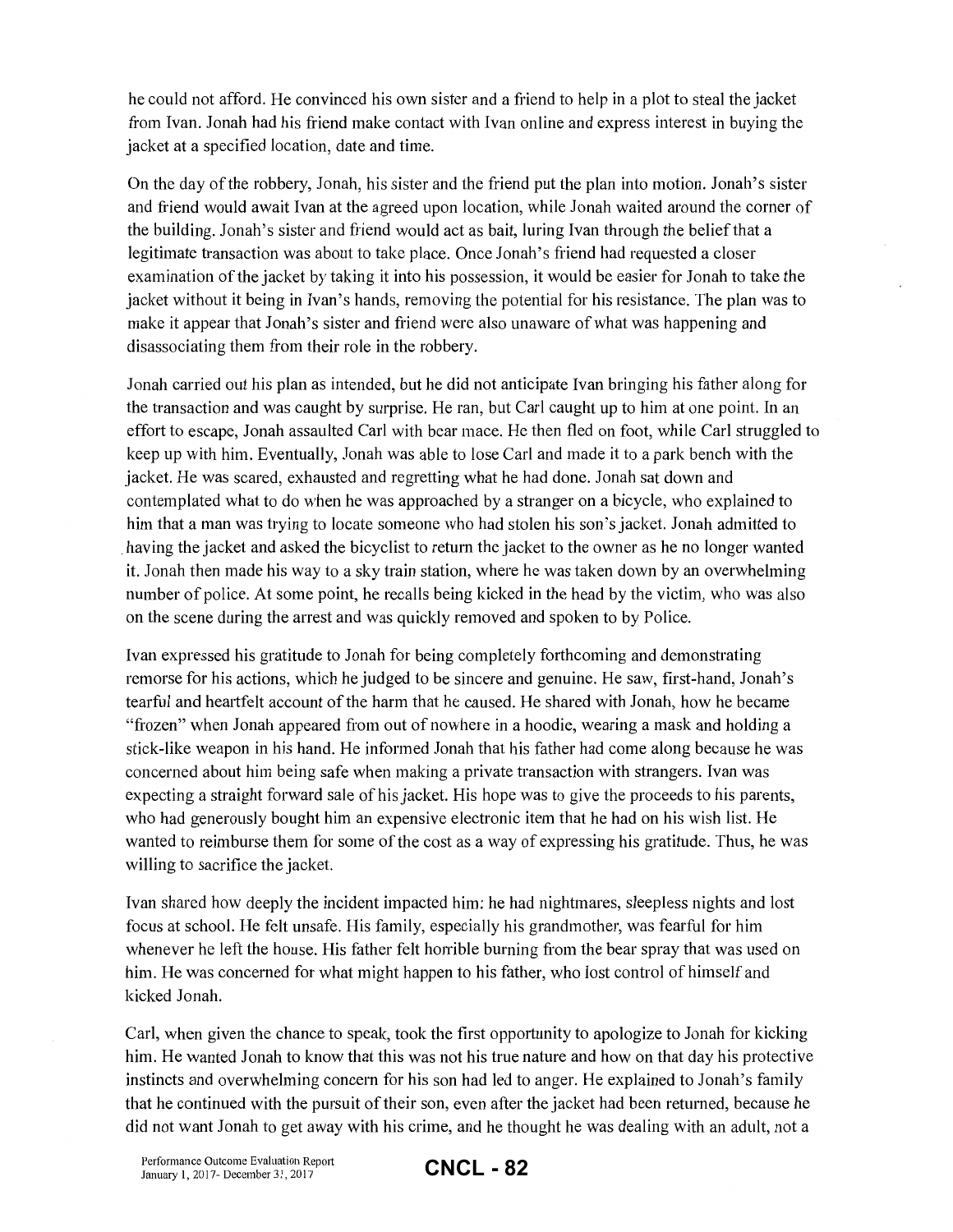teenager at the time. Carl's apology and explanation greatly reduced the tension felt by Jonah's family, who found the assault on their son to be unwarranted given the police already had him in custody. It led to an outpouring of tears and relief.

Ivan and Carl accepted Jonah's apology inside the meeting and asked if he could write a letter of apology to their family members who were not present for the meeting. Jonah agreed to this resolution. He later produced a letter apologizing to the entire family and expressing his gratitude to them, especially Ivan, for giving him a chance to redeem himself. In his own words: "Now, I like to earn my things and I am starting to open up to people."

#### **Referrals to the Richmond Restorative Justice Program**

The predominant referral base for the Richmond Restorative Justice Program remains to be the Royal Canadian Mounted Police (RCMP). The Program continues to advocate and reach out to the broader community, including Schools and Crown.

School referrals remain a priority for the program. While school-based incidents are sometimes referred by the RCMP to the Program, there is potential for greater involvement and more comprehensive coordination amongst RCMP, Schools and the Richmond Restorative Justice Program in utilizing a restorative justice approach in many more cases involving a criminal investigation. In other cases, where criminal investigations are not necessarily warranted, schools can make direct use of the Richmond Restorative Justice Program.

Richmond Crown also makes use of the Richmond Restorative Justice Program and sees the real benefit the Program offers. Both the Program and Crown continue to partner in cases deemed suitable for restorative justice. In this case, too, there is potential for a more collaborative and coordinated approach to criminal cases amongst Crown, RCMP and the Richmond Restorative Justice Program.

#### **STATISTICS**

In 2017 there were 36 referrals to the Restorative Justice Program which is considerably lower than in 2016. There were 34 restorative processes held. Each year brings a slight fluctuation based often on youth crime and new members to the RCMP. In addition to the annual ebb and flow of crime rates and changing personnel within the police force, a new policy issued by E Division of the RCMP negatively affected police referrals. Richmond RCMP members were upset with the new protocols for making restorative justice referrals and obtaining consent, which they perceived as burdensome. Corporal Darren Munroe, Restorative Justice Program Director, British Columbia, E Division (RCMP) responded to Touchstone Family Association's concerns about the drop in referrals by acknowledging that officers would probably need time to adjust to the changes, but eventually their jobs would be made easier. He believes the newly created and standardized referral form is simpler and will save officers time. The new policy also requires officers to collect formal, written consent from the parties involved in the incident, including the victim and offender. A necessary step, he is certain, in protecting police officers from mistakenly violating people's privacy rights when their information is transferred to a third party. He asked for patience and has also promised to visit the Richmond RCMP Detachment in the near future to address concerns and promote referrals to restorative justice.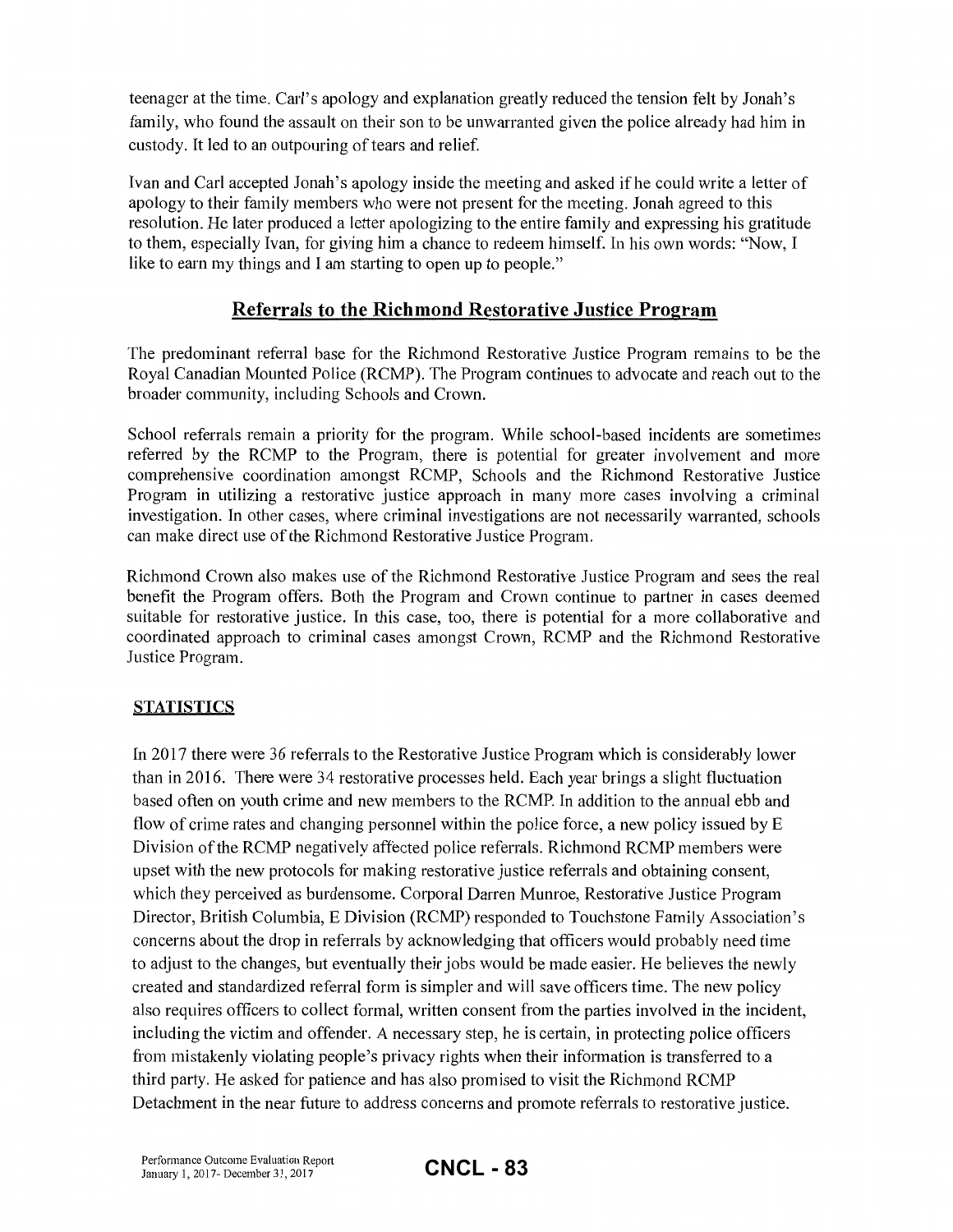

There were 41 resolution agreements resulting from the 36 community justice proceedings.

## **Resolution Agreements**



Of the 41Resolution Agreements, all were successfully completed. This data illustrates that the Restorative Justice process allows for a healthy healing process to occur for all parties involved. The Agreements are mutually agreed upon by all parties (victim, offender and supporters) at the end of each process. Each participant has input into what they need to see happen to make things right. The offenders in all cases have successfully completed these Resolution Agreements demonsrating a commitment to the healing process and an investment in their community.

There were 24 females and 20 males referred to the program.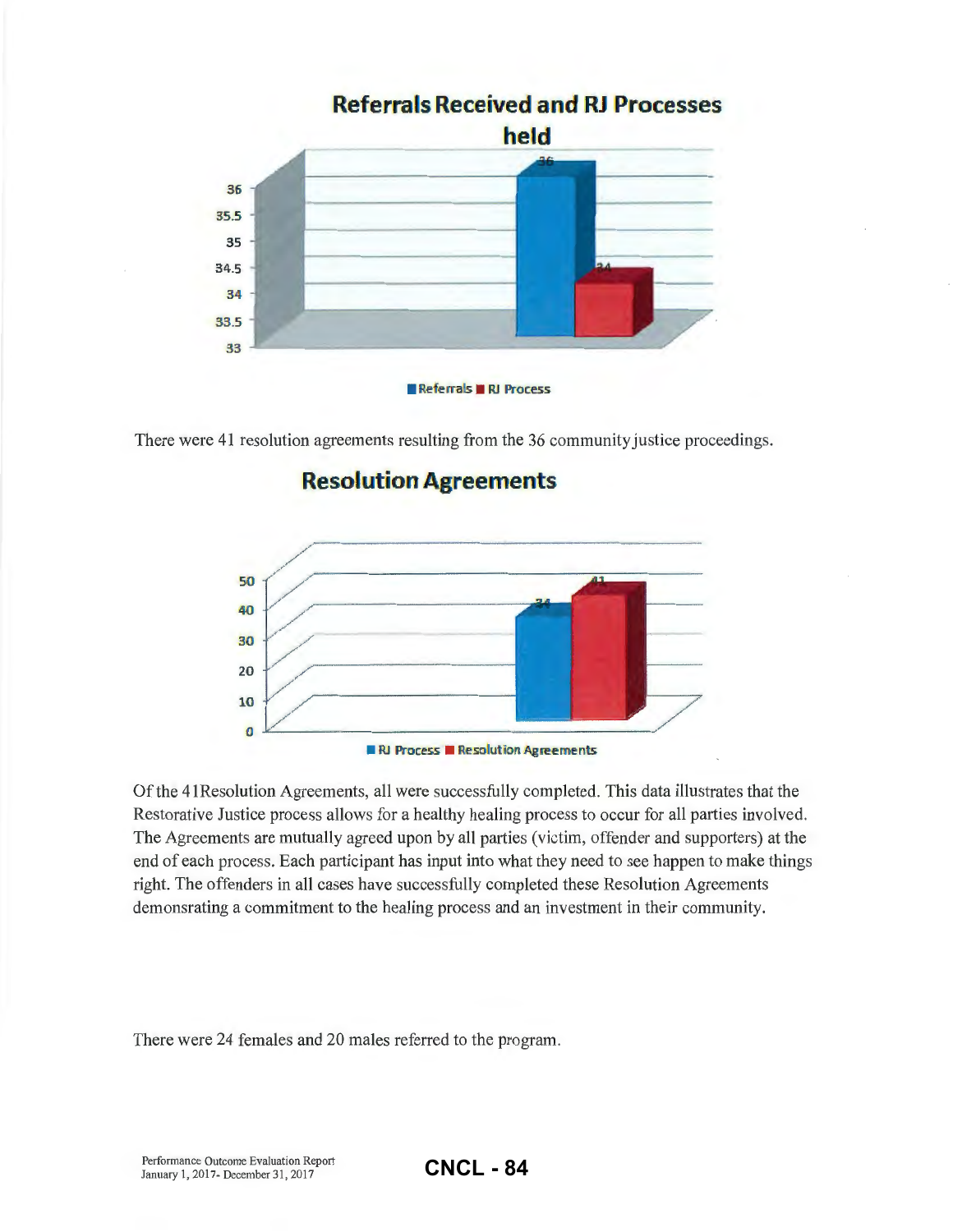# **Gender of Offenders Referred**



# **Age of Offenders Referred**



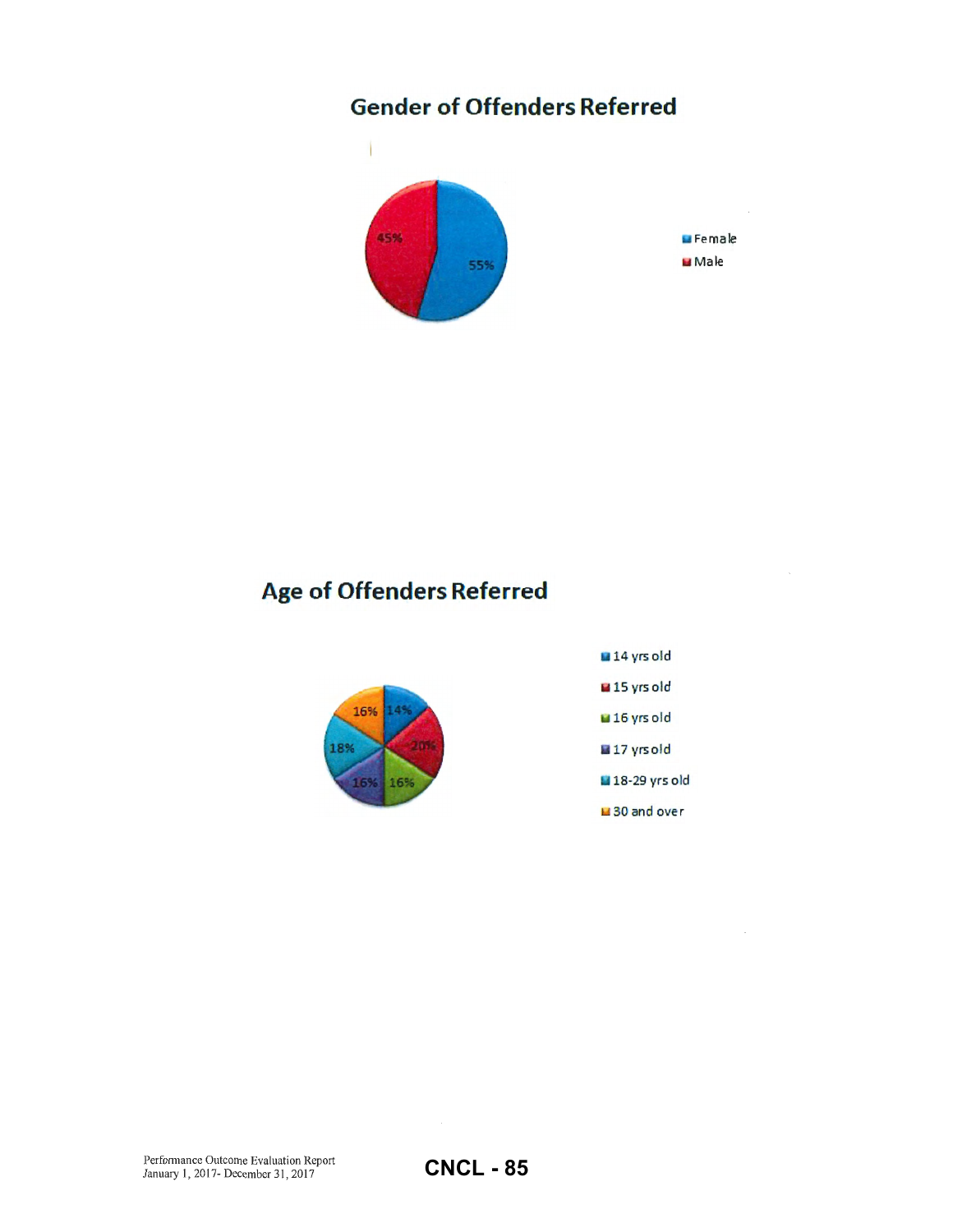The majority of offenses remained to be for theft under \$5000. There were many different stores that reported these thefts.





In regards to how long it took to have a matter brought forward for a community process, the time was similar to last year. The majority of referrals (56%) were processed between 5-15 working days as compared to 54% last year. 38% of the referrals were processed between 15-30 working days. It is very important that resolution happens as quickly as possible for the greatest amount of learning and for the participants to remain invested in the process. This graph illustrates that the majority (94%) of the referrals were processed within our targeted time period (within 30 working days).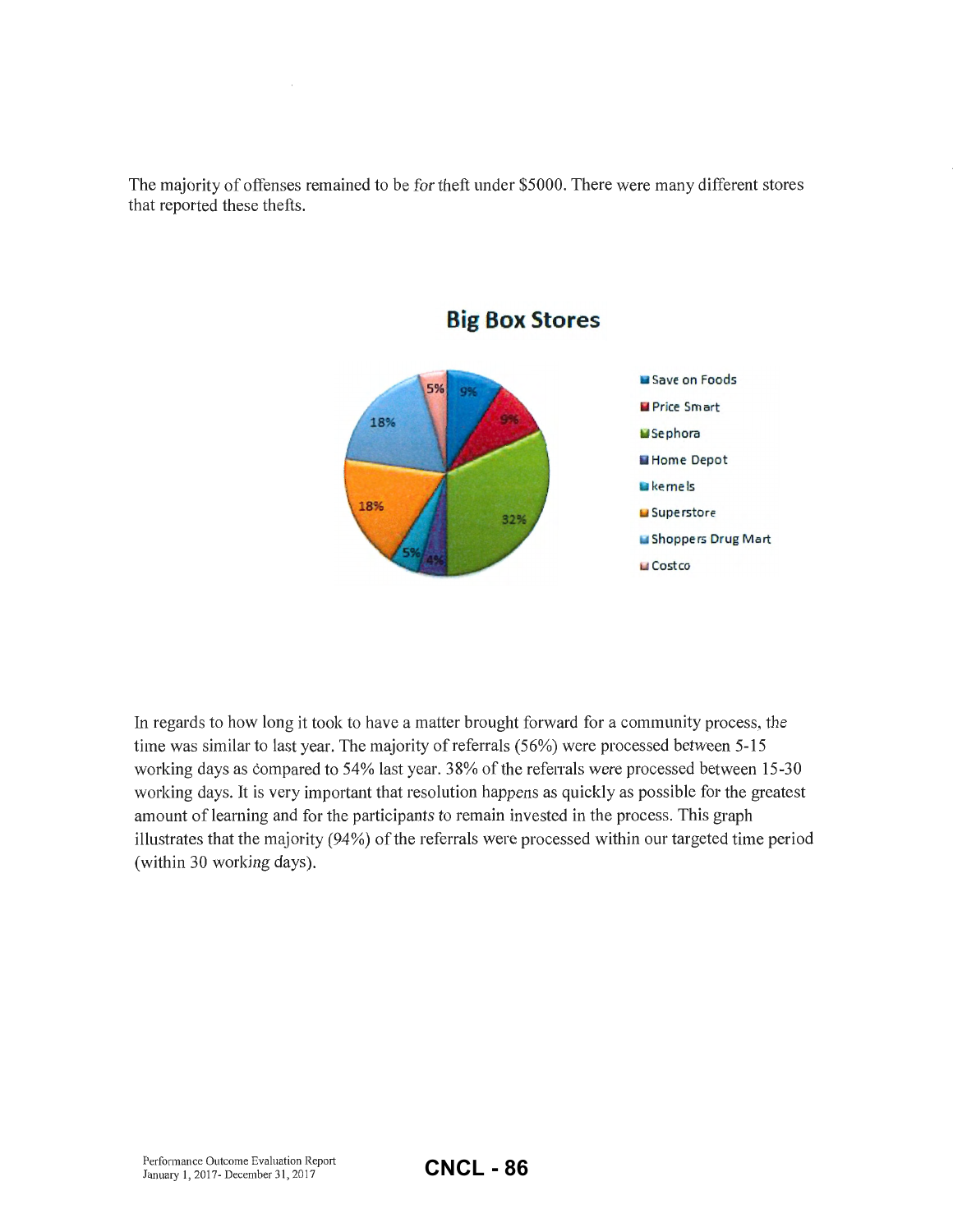

Touchstone Family Association invites all participants involved in the Restorative Justice Process to evaluate their experience. In 2017, Ill people participated in a Restorative Justice process compared to 170 participants in 2016. Of the Ill participants, 101 people completed a survey. Below are the results of the surveys, beginning with the role they played in the process.



## **Roles of Participants in Forums**

The next question we ask the participants is how fair they felt the Community Justice Agreement to be, ranging from a score of"very unsatisfactory" to "excellent". As you can see from the graph below, the majority of participants were very satisfied with the mutually agreed upon Agreement.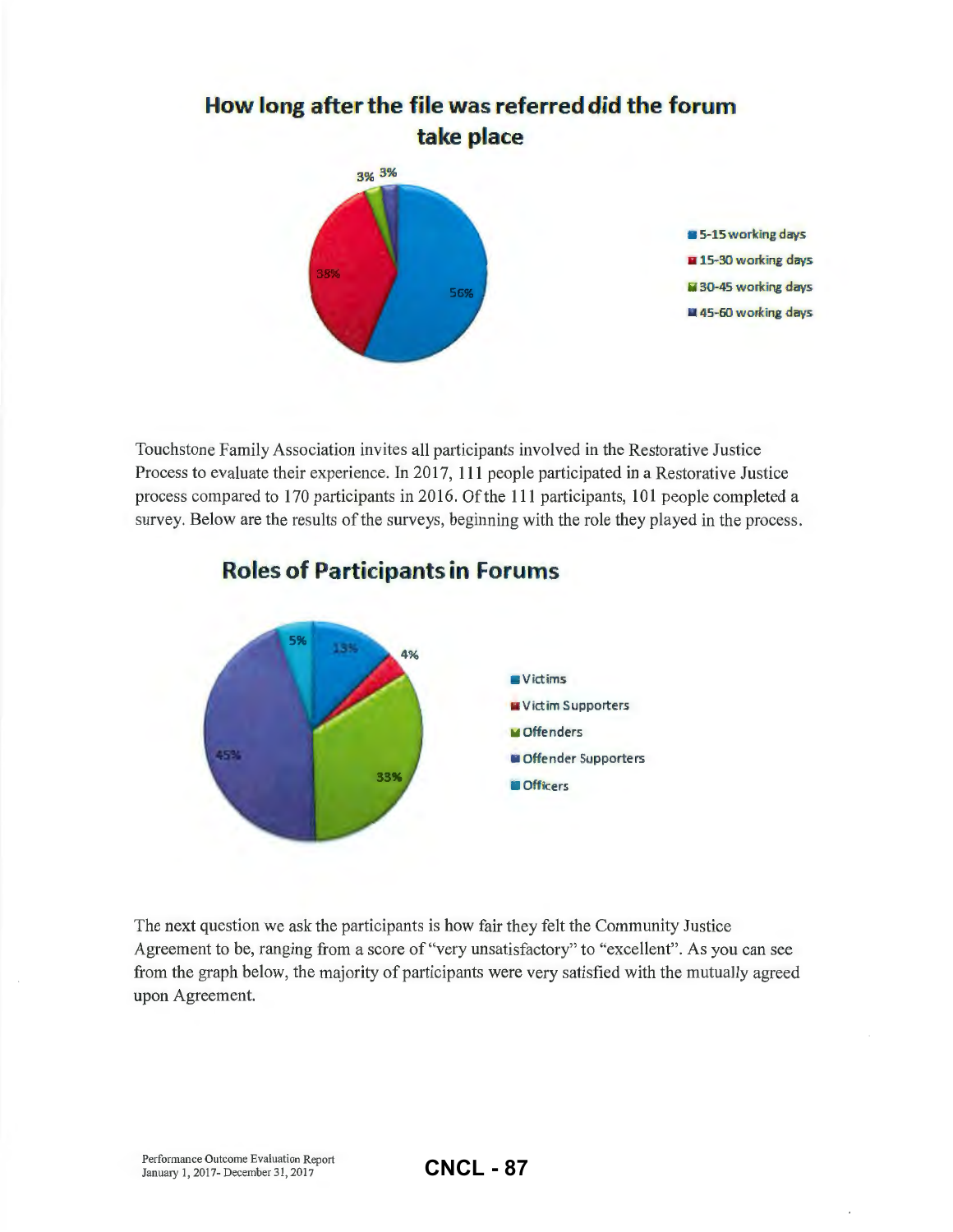

The next question on the survey asked how fair the participants felt the process was. This would indicate if their individual needs were met and that overall, the process was beneficial to the community. The graph below indicates that the majority of participants were satisfied with the Community Justice Process.



Next, we ask for feedback around the participants' overall satisfaction with their experience in the Richmond Restorative Justice Program. As demonstrated by the results below, the majority of the participants were very happy with the process.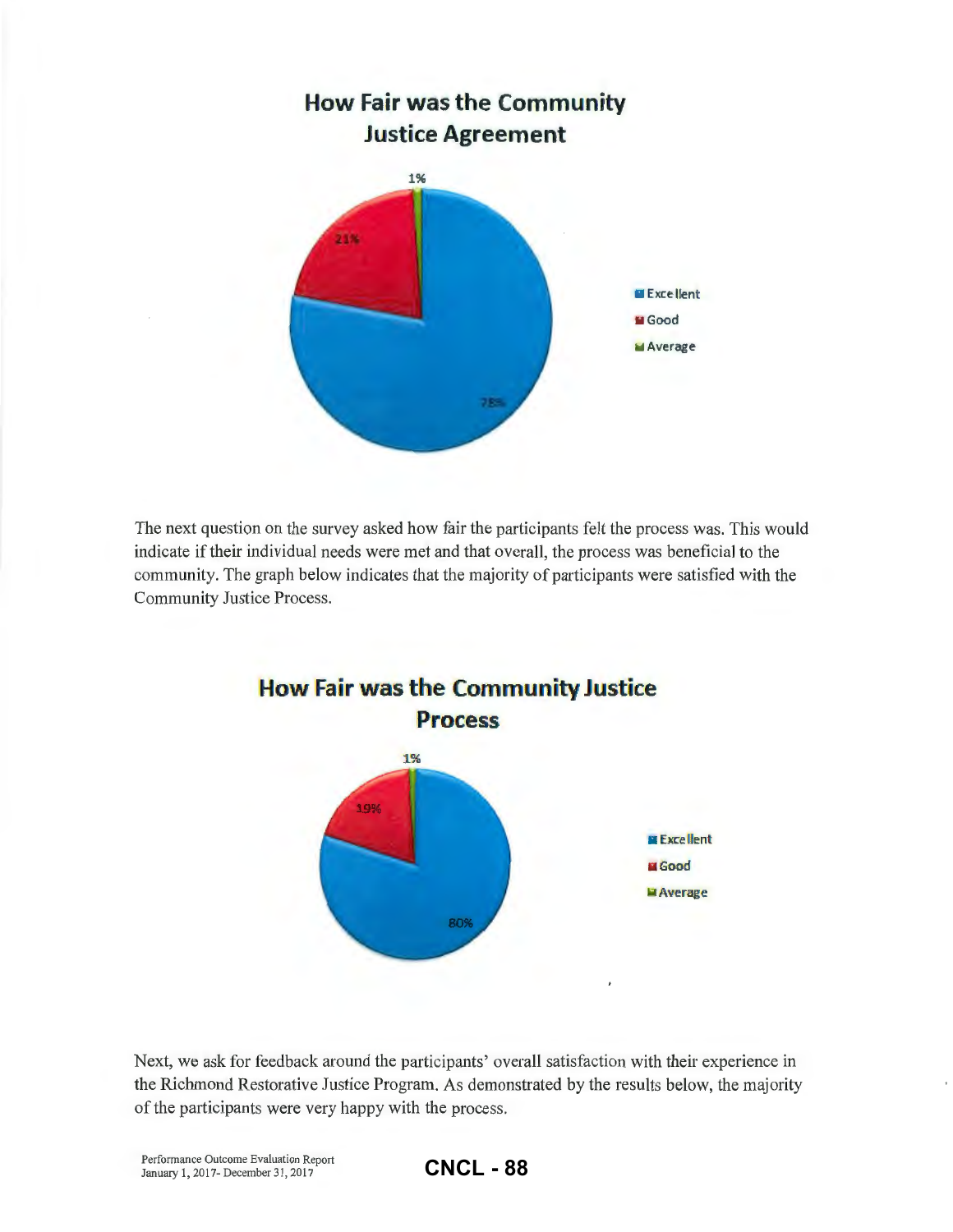

The survey asks two open ended questions and below are the answers to those questions and in parenthesis is the role of the person who said the comment.

|                    | Question 6: Did you encounter any barriers to service, which affected or interfered with<br>your participation in the program?                  |
|--------------------|-------------------------------------------------------------------------------------------------------------------------------------------------|
| <b>Respondents</b> |                                                                                                                                                 |
| 1.                 | No, I am glad for everyone's service and participation to make this process<br>possible. (victim)                                               |
| 2.                 | No the service was really open to what I was saying and asked me how I was<br>feeling. (offender)                                               |
| 3.                 | No. This program is one of the best processing was to fix it. (offender<br>supporter)                                                           |
| 4.                 | None it's all good. (victim)                                                                                                                    |
| 5.                 | No I think it was well handled. (offender)                                                                                                      |
| 6.                 | No, when I told them text was the best way to communicate with me, they did<br>just that – thanks for being accommodating. (offender supporter) |
| 7.                 | Just nervousness, nothing else. (offender)                                                                                                      |
| 8.                 | Nope. I felt the process to be very fair, respectful, honest, trustworthy and<br>community minded. (offender supporter)                         |
| 9.                 | No, although there a long time lag between the incident and the RJ forum.<br>(victim)                                                           |
| 10.                | None at all. (victim)                                                                                                                           |
| 11.                | None. (officer)                                                                                                                                 |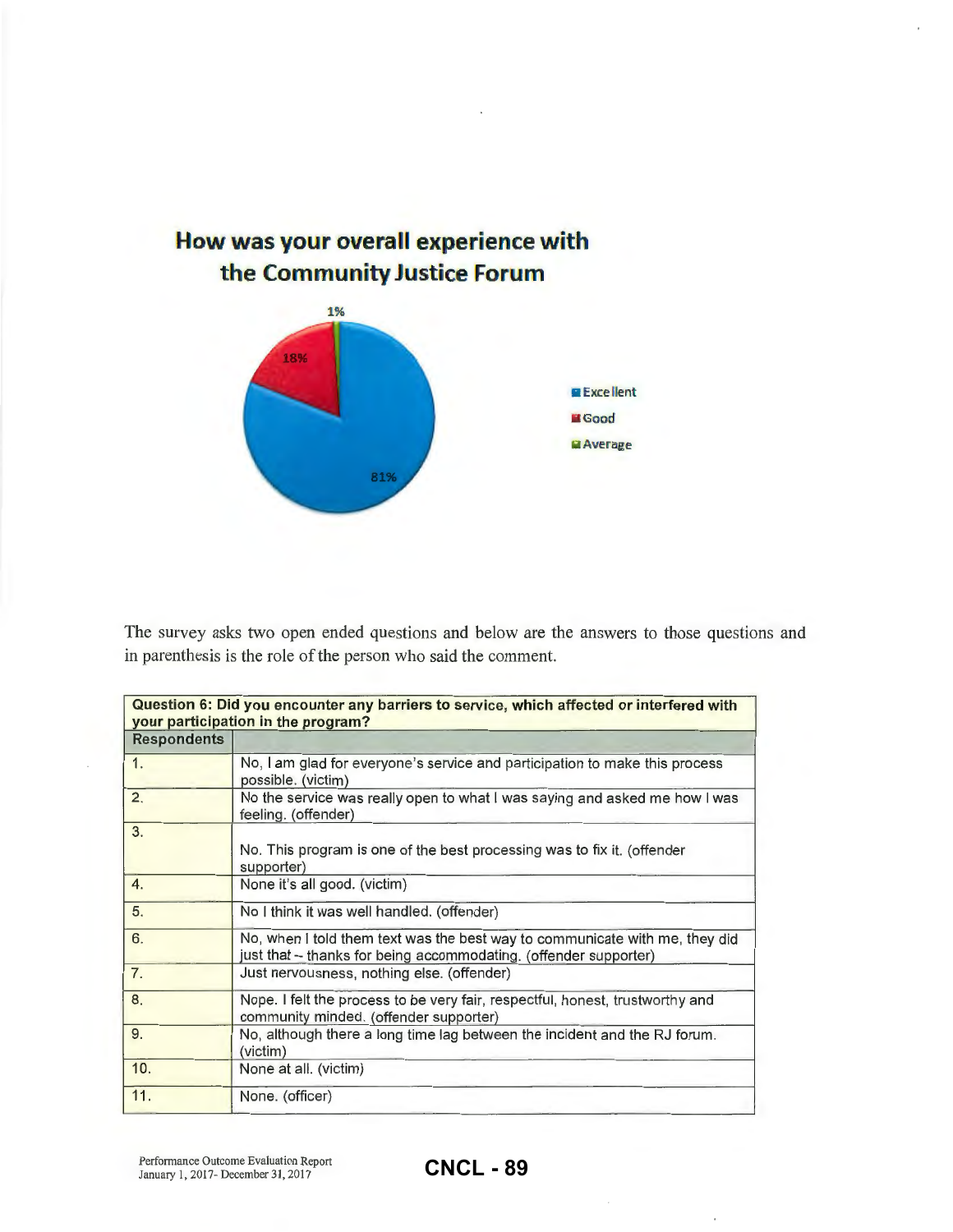| 12. | No, I believe the conference was very open to suggestion for all participants.<br>(offender)                                                |
|-----|---------------------------------------------------------------------------------------------------------------------------------------------|
| 13. | No there was a fair amount of how much a person may speak. (offender<br>supporter)                                                          |
| 14. | No better than we expected. (offender supporter)                                                                                            |
| 15. | No I did not. Everything was so satisfactory and beyond that. (offender<br>supporter)                                                       |
| 16. | No it was better than what we expected. (offender supporter)                                                                                |
| 17. | None very supportive and professional. (offender supporter)                                                                                 |
| 18. | Absolutely not - we're very thankful for this opportunity. (offender supporter)                                                             |
| 19. | No I did not. Very professional and so thankful for the opportunity. (offender<br>supporter)                                                |
| 20. | No I did not, I am very thankful for everything. (offender)                                                                                 |
| 21. | No everything went smoothly. No further conflict was started and it was a very<br>helpful process in general, it really helped me. (victim) |
| 22. | No, setting the time and attending participation in the program went very<br>smooth and everything went well. (offender)                    |
| 23. | No everything was well organized and pleasant. (offender supporter)                                                                         |
| 24. | I did not. It was quite an eye opening experience. (offender)                                                                               |
| 25. | No barriers to service. Moderator was cognizant of our schedules. (offender<br>supporter)                                                   |
| 26. | No barriers, nor interference. (offender supporter)                                                                                         |
| 27. | No, I found this program was a good opportunity for me to change. (offender)                                                                |
| 28. | I was satisfied and feel better about the process. (offender supporter)                                                                     |
| 29. | I did not encounter any barriers to this service. Everything was thorough the<br>questions were engaging. (offender supporter)              |

|                    | Question 7: Is there anything else you would like to comment on?                                                                                                                     |
|--------------------|--------------------------------------------------------------------------------------------------------------------------------------------------------------------------------------|
| <b>Respondents</b> |                                                                                                                                                                                      |
| 1.                 | Thank you for doing it. (offender supporter)                                                                                                                                         |
| 2.                 | I like the way things are processed the way they are explained. (offender)                                                                                                           |
| 3.                 | It was an overall interesting experience. Thank you. (offender)                                                                                                                      |
| 4.                 | It's good I get to pick where I want to volunteer. (offender)                                                                                                                        |
| 5.                 | Just continue doing the process, it's all good. (victim)                                                                                                                             |
| 6.                 | Thank you! (offender)                                                                                                                                                                |
| 7.                 | Thank you. (offender supporter)                                                                                                                                                      |
| 8.                 | Would like to see more of these for young people. (victim)                                                                                                                           |
| 9.                 | Very respectful process. (victim)                                                                                                                                                    |
| 10.                | Thank you for doing what you do. (victim)                                                                                                                                            |
| 11.                | Very well done. (offender)                                                                                                                                                           |
| 12.                | Very helpful and informative (offender supporter)                                                                                                                                    |
| 13.                | The facilitators were very easy to speak openly with. (offender)                                                                                                                     |
| 14.                | This process is a great alternative to the criminal process and offers offenders<br>a chance to learn from their mistakes without gaining a criminal record.<br>(offender supporter) |
| 15.                | Thank you for taking the time to allow us to have a second chance. It means a                                                                                                        |

 $\overline{\phantom{a}}$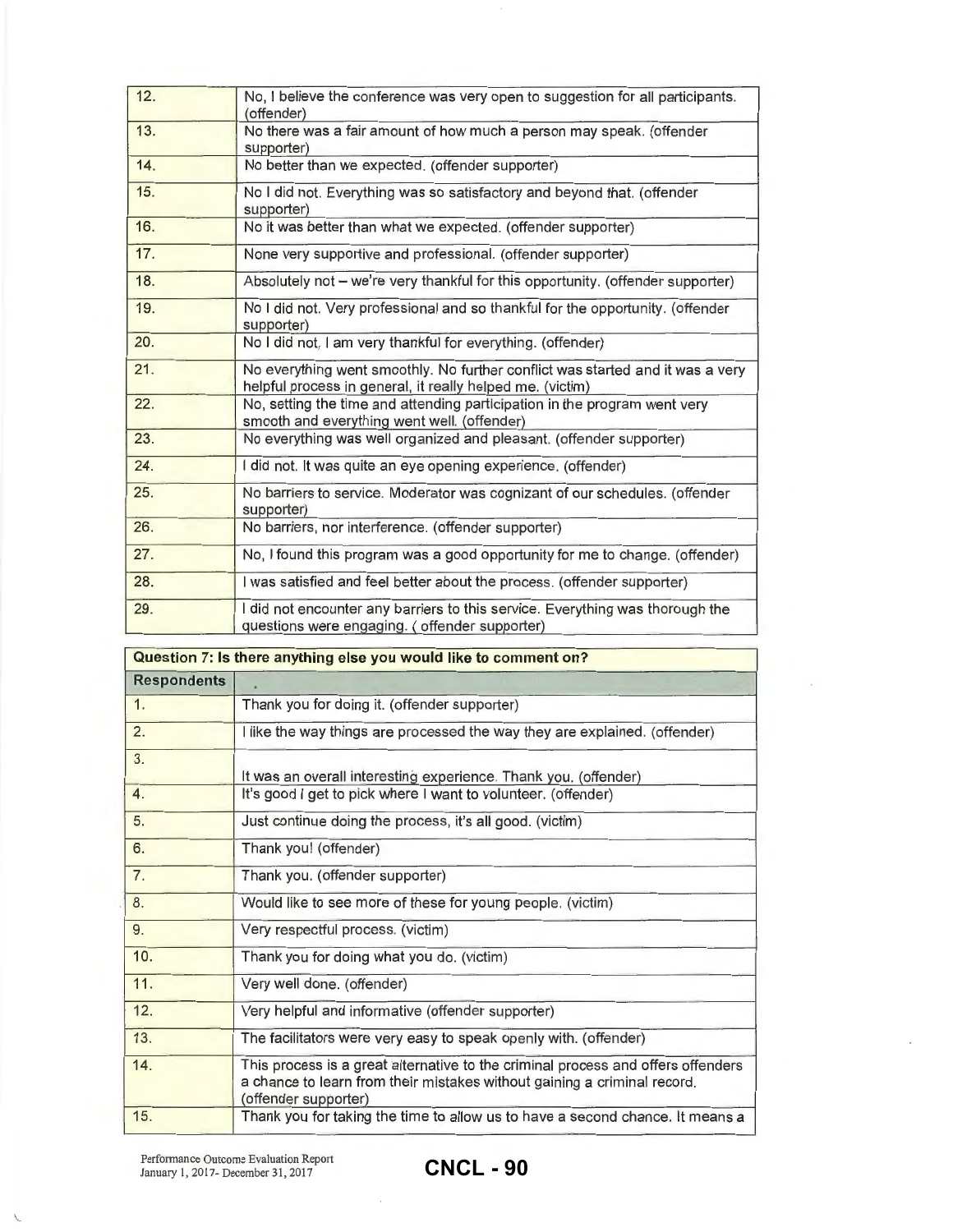|     | lot to my family and I. (offender)                                                                                                                                                                                                                                                                           |
|-----|--------------------------------------------------------------------------------------------------------------------------------------------------------------------------------------------------------------------------------------------------------------------------------------------------------------|
| 16. | I appreciate this session. It helped me realize the consequences of my actions<br>and how to make things better. (offender)                                                                                                                                                                                  |
| 17. | Very good program. This is needed. (offender supporter)                                                                                                                                                                                                                                                      |
| 18. | Facilitators make things easy for us to participate. (offender supporter)                                                                                                                                                                                                                                    |
| 19. | Thank you for the good work. (victim supporter)                                                                                                                                                                                                                                                              |
| 20. | This is a good program for people to communicate. (offender supporter)                                                                                                                                                                                                                                       |
| 21. | I appreciate all the support and aid that Touchstone provided for my family. It<br>proved to be a helpful tool in resolving important issues. (offender supporter)                                                                                                                                           |
| 22. | Nice program. (offender supporter)                                                                                                                                                                                                                                                                           |
| 23. | I would like to thank the girls for being understanding and non-judging and<br>overall caring. The job that they do is a blessing. Thank you, (offender)                                                                                                                                                     |
| 24. | Very well run and very professional totally. (offender supporter)                                                                                                                                                                                                                                            |
| 25. | Very good service thanks a lot. (offender)                                                                                                                                                                                                                                                                   |
| 26. | Thank you! (victim)                                                                                                                                                                                                                                                                                          |
| 27. | All around positive experience thank you. (victim)                                                                                                                                                                                                                                                           |
| 28. | No. The program is very well organized and run. I am very thankful for the<br>opportunity. (offender supporter)                                                                                                                                                                                              |
| 29. | I have a new respect for my community. My faith in humanity has been<br>restored. (offender supporter)                                                                                                                                                                                                       |
| 30. | This program is excellent. The communication between the facilitators and my<br>family was excellent. (offender supporter)                                                                                                                                                                                   |
| 31. | Thank you for my second chance. (offender)                                                                                                                                                                                                                                                                   |
| 32. | Very easy to talk to, non-judgmental and friendly staff which made a pleasant<br>experience and a good resolution. (offender)                                                                                                                                                                                |
| 33. | I find the system has great potential to help a lot of people. (offender)                                                                                                                                                                                                                                    |
| 34. | Although the situation was not ideal, it's good to know this process is available<br>to help all involved parties resolve situations in a system that runs parallel to<br>the justice system. Helps free time for the peace keepers involved to focus on<br>more challenging scenarios. (offender supporter) |
| 35. | Very successful session. (officer)                                                                                                                                                                                                                                                                           |
| 36. | I would like to thank all the work and process that went into conducting a<br>better resolution to our wrongdoings and to everyone that was involved.<br>(offender)                                                                                                                                          |
| 37. | I understand that it is a volunteer program and I am thankful for their kindness.<br>(offender)                                                                                                                                                                                                              |
| 38. | I appreciate the process to help young people. (offender supporter)                                                                                                                                                                                                                                          |
| 39. | Grateful for giving the boys this chance. (offender supporter)                                                                                                                                                                                                                                               |
| 40. | Great program. (offender supporter)                                                                                                                                                                                                                                                                          |
| 41. | I would like to thank all for the second chance given to my grandson. (offender<br>supporter)                                                                                                                                                                                                                |
| 42. | Very well organized, felt heard. (victim)                                                                                                                                                                                                                                                                    |
| 43. | Thank you for your time and effort. (offender)                                                                                                                                                                                                                                                               |
| 44. | Very attentive and cooperative facilitators. (offender)                                                                                                                                                                                                                                                      |

 $\bar{z}$ 

#### **Follow-up Evaluation Summary**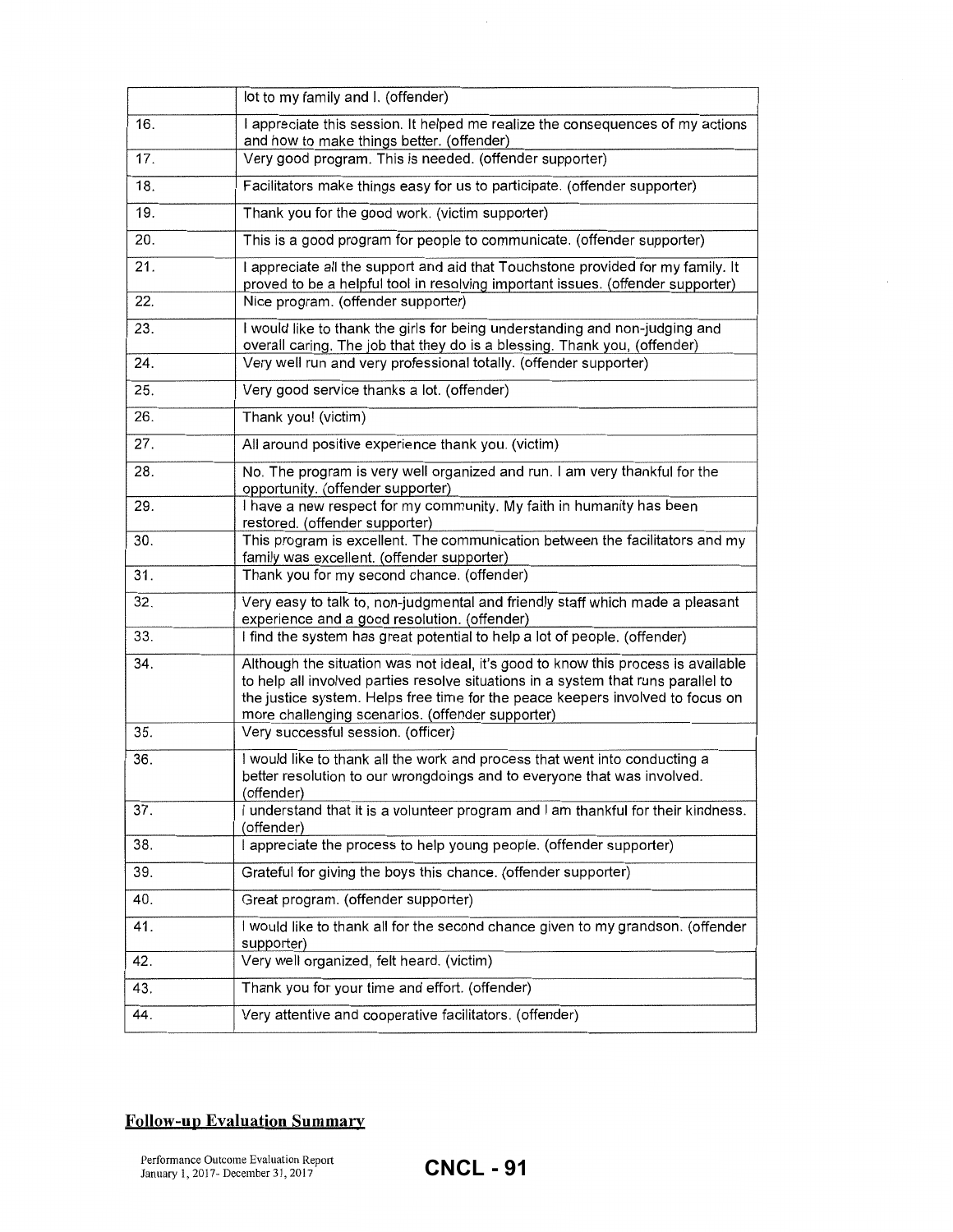Restorative Justice is about giving all parties involved in a conflict the opportunity to take an active role in a safe and respectful process that allows open dialogue between the victim, offender and the community. For the offenders, it is about taking responsibility and being held accountable for the harm caused. For the victims, it provides an opportunity to talk about the harm caused and ask questions that may be necessary as a part of the healing process. For communities surrounding the victim and offender, it provides an understanding of the root causes of conflict. Community involvement in restorative justice is one of the core components of the approach thus the feedback is an integral part of understanding the effectiveness of the overall restorative experience.

In regards to our follow up information eliciting feedback for general satisfaction with the RJ Program, the participant feedback as in past years indicated a high satisfaction rating. The Restorative Justice Program responds to the needs of young people and the community by repairing harm, restoring the moral bond of community and teaching responsibility and accountability to the young person.

|                                                            | 2011 | 2012 | 2013 | 2014 | 2015 | 2016 | 2017 |
|------------------------------------------------------------|------|------|------|------|------|------|------|
| total $#$ of<br>offenders                                  | 74   | 41   | 46   | 56   | 57   | 74   | 44   |
| Total # of<br>referrals                                    | 44   | 35   | 35   | 41   | 49   | 49   | 36   |
| Total # of RJ<br><b>Process</b>                            | 56   | 31   | 35   | 43   | 47   | 52   | 34   |
| Total # of<br>Resolution<br>agreements                     | 68   | 34   | 42   | 47   | 50   | 67   | 41   |
| Total # of<br>completed<br><b>Resolution</b><br>agreements | 56   | 34   | 45   | 46   | 45   | 67   | 37   |

A comparison of data from 2011 until 2017 is summarized in the chart below.

As evident by the chart above, the Restorative Justice Program has had 392 young people go through the program over the past 7 years which on average is 56 young people a year have been served by the program. It is important to note that the above statistics is only talking about offenders; it is not capturing the number of people participating in the program. In 2017, 111 people participated in a restorative justice process either as a victim, an offender, an officer, a victim supporter, or offender supporter. The more participants involved the more ground work that needs to be done by the volunteer before undergoing the RJ process with all involved patiies. This translates to more time for interviewing all participants involved. It is impotiant that everyone participating understands the process and what the expected outcomes may be.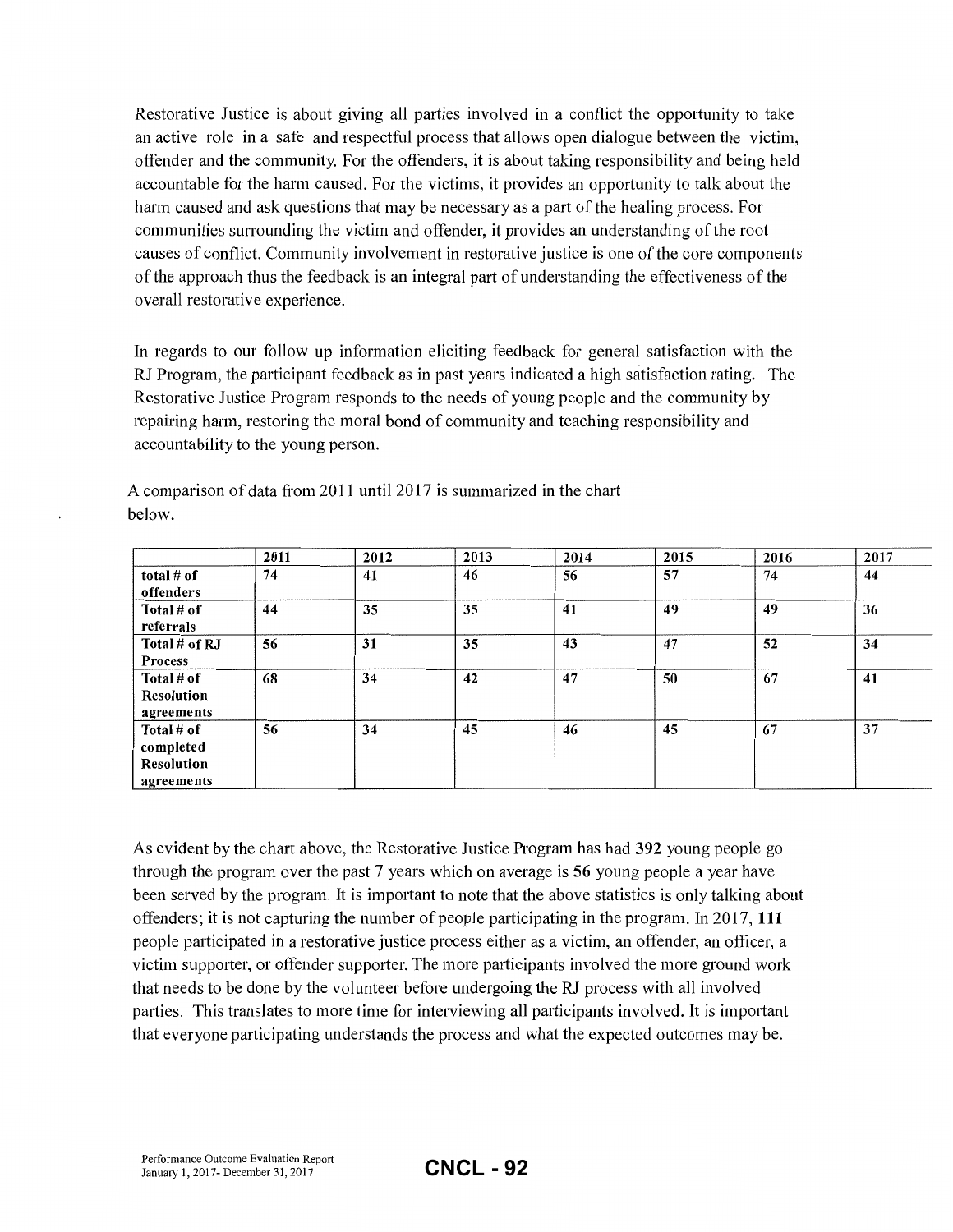#### **2017-2019**

#### **Strategic Plan**

#### **Restorative Justice**

#### **Strategic Priority 1:**

To promote and actively seek funding partners in order to sustain and grow the Richmond Restorative Justice Program.

- 1. To meet with representatives of every level of government regarding the innovative approach of restorative justice in relationship to justice.
- 2. To continue to apply for any relevant Civil Forfeiture or National Crime Prevention funding that may become available.

#### **Strategic Priority 2:**

To build and foster a relationship with Crown that promotes the utilization of the Richmond Restorative Justice Program in appropriate cases.

1. To meet or communicate with Crown annually to provide information, orientation and/or discuss potential referrals, as well as other relevant topics or issues.

#### **Strategic Priority 3:**

To maintain and strengthen a partnership between RCMP and the Richmond Restorative Justice Program.

- 1. To meet or communicate with RCMP representatives and/or liaisons to enhance collaboration on issues related to police referrals and service delivery of the restorative justice program.
- 2. To deliver an orientation on the restorative justice program to new RCMP members whenever an opportunity is made possible.
- 3. To meet or communicate with RCMP School Liaison Officers in Youth Section to foster a good working relationship and work collaboratively on potential school-based referrals.

#### **Strategic Priority 4:**

To promote and/or implement restorative practices inside schools.

1. To foster relationships with schools through outreach and/or presentations on restorative practices.

#### **Strategic Priority 5:**

To participate with other restorative justice programs, advocates, academics and community partners in opportunities to lobby senior levels of government for recognition and funding of Restorative Justice.

1. To collaborate and partner with the restorative justice community in assessing and working towards the establishment of an association or other entity that can collectively represent RJ in British Columbia.